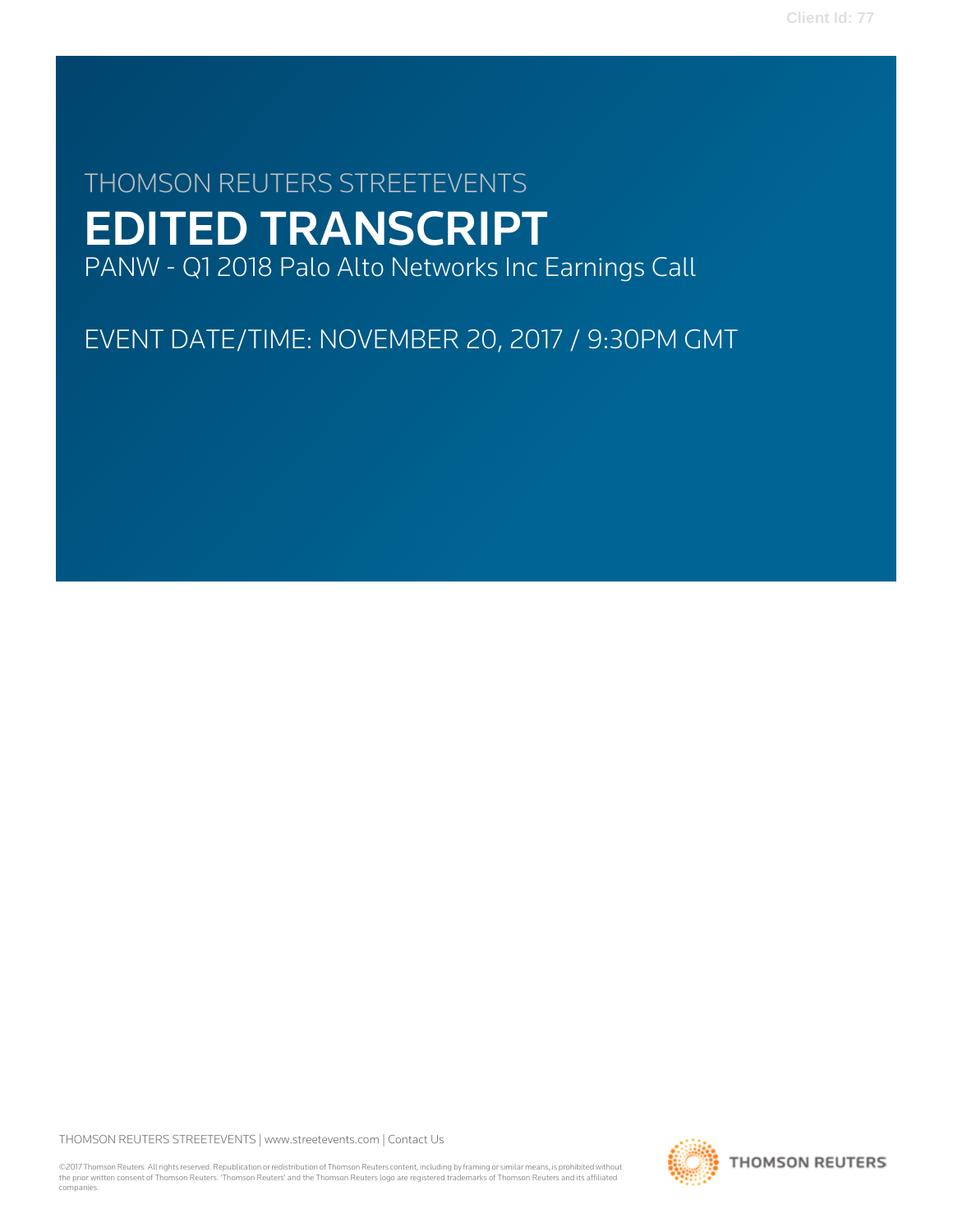# **CORPORATE PARTICIPANTS**

**[Kathleen Ann Bonanno](#page-4-0) [Kelsey Doherty Turcotte](#page-1-0)** Palo Alto Networks, Inc. - VP of IR **[Mark D. McLaughlin](#page-2-0)** Palo Alto Networks, Inc. - Chairman & CEO **[Mark F. Anderson](#page-8-0)** Palo Alto Networks, Inc. - President **[Steffan C. Tomlinson](#page-4-1)** Palo Alto Networks, Inc. - Executive VP & CFO

# **CONFERENCE CALL PARTICIPANTS**

**[Andrew James Nowinski](#page-12-0)** Piper Jaffray Companies, Research Division - Principal and Senior Research Analyst **[Fatima Aslam Boolani](#page-14-0)** UBS Investment Bank, Research Division - Associate Director and Equity Research Associate Technology-Software **[Gabriela Borges](#page-10-0)** Goldman Sachs Group Inc., Research Division - Equity Analyst **[Gregg Steven Moskowitz](#page-13-0)** Cowen and Company, LLC, Research Division - MD and Senior Research Analyst **[Gur Talpaz](#page-12-1)** Stifel, Nicolaus & Company, Incorporated, Research Division - Analyst **[John Stephen DiFucci](#page-13-1)** Jefferies LLC, Research Division - Equity Analyst **[Jonathan Frank Ho](#page-18-0)** William Blair & Company L.L.C., Research Division - Technology Analyst **[Karl Emil Keirstead](#page-16-0)** Deutsche Bank AG, Research Division - Director and Senior Equity Research Analyst **[Keith Weiss](#page-15-0)** Morgan Stanley, Research Division - Equity Analyst **[Kenneth Richard Talanian](#page-8-1)** Evercore ISI, Research Division - Analyst **[Matthew George Hedberg](#page-9-0)** RBC Capital Markets, LLC, Research Division - Analyst **[Michael Turits](#page-11-0)** Raymond James & Associates, Inc., Research Division - MD of Equity Research and Infrastructure Software Analyst **[Philip Alan Winslow](#page-6-0)** Wells Fargo Securities, LLC, Research Division - Senior Analyst **[Pierre C. Ferragu](#page-6-1)** Sanford C. Bernstein & Co., LLC., Research Division - Senior Analyst **[Robbie David Owens](#page-7-0)** KeyBanc Capital Markets Inc., Research Division - Senior Research Analyst **[Saket Kalia](#page-10-1)** Barclays PLC, Research Division - Senior Analyst **[Shaul Eyal](#page-17-0)** Oppenheimer & Co. Inc., Research Division - MD and Senior Analyst **[Sterling Auty](#page-8-2)** JP Morgan Chase & Co, Research Division - Senior Analyst **[Walter H Pritchard](#page-15-1)** Citigroup Inc, Research Division - MD and U.S. Software Analyst

# **PRESENTATION**

### <span id="page-1-0"></span>**Operator**

Good day, and welcome to the Palo Alto Networks' Fiscal First Quarter 2018 Earnings Conference Call. Today's conference is being recorded. At this time, I would like to turn the conference over to Ms. Kelsey Turcotte, Vice President of Investor Relations. Please go ahead, ma'am.

### **Kelsey Doherty Turcotte** - Palo Alto Networks, Inc. - VP of IR

Thank you. Good afternoon, and thank you for joining us on today's conference call to discuss Palo Alto Networks' Fiscal First Quarter 2018 Financial Results. This call is being broadcast live over the web and can be accessed on the Investor section of our website at investors.paloaltonetworks.com.

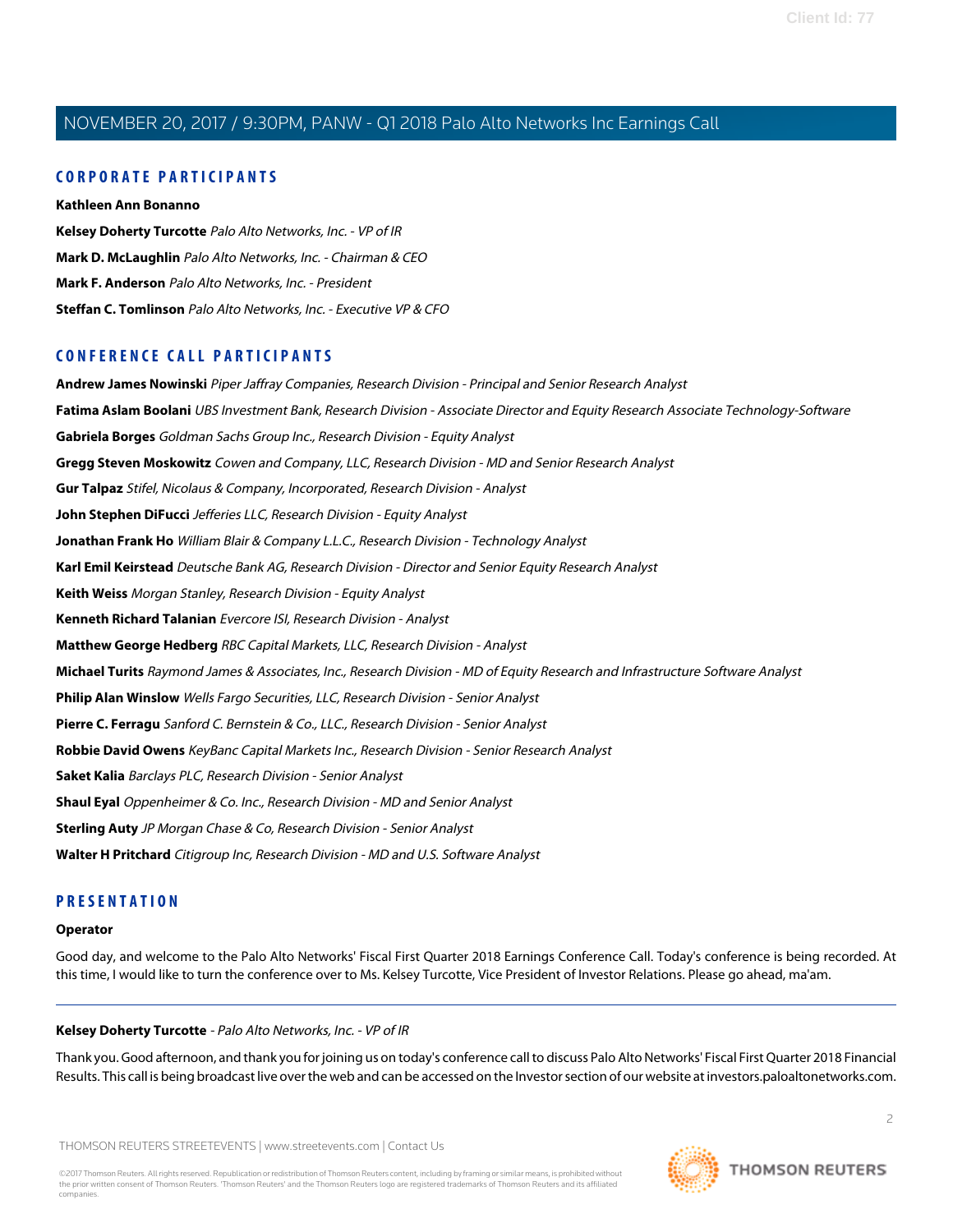With me on today's call are Mark McLaughlin, our Chairman and Chief Executive Officer; Steffan Tomlinson, our Chief Financial Officer; Mark Anderson, our President; and Kathy Bonanno, our newly appointed CFO.

This afternoon, we issued a press release announcing our results for the fiscal first quarter ended October 31, 2017. If you would like a copy of the release, you can access it online on our website.

We would like to remind you that during the course of this conference call, management will make forward-looking statements, including statements regarding our financial guidance and modeling points for this fiscal second quarter and for the fiscal year '18; our competitive position and the demand and market opportunity for our products and subscriptions; benefits and timing of new products and subscription offerings; our ability to drive outside growth rate; and trends in certain financial results, operating metrics, mix shift and seasonality.

These forward-looking statements involve a number of risks and uncertainties, some of which are beyond our control, which could cause actual results to differ materially from those anticipated by these statements. These forward-looking statements apply as of today, and you should not rely on them as representing our views in the future, and we undertake no obligation to update these statements after this call. For a more detailed description of factors that could cause actual results to differ, please refer to our annual report on Form 10-K filed with the SEC on September 7, 2017, and our earnings release posted a few minutes ago on our website and filed with the SEC on Form 8-K.

Also, please note that certain financial measures we use on this call are expressed on a non-GAAP basis and have been adjusted to exclude certain charges. For historical periods, we have provided reconciliations of these non-GAAP financial measures to GAAP financial measures in the supplemental financial information that can be found in the Investors section of our website located at investors.paloaltonetworks.com.

We'd also like to inform you that we will be participating in the Credit Suisse 21st Annual Technology, Media & Telecom Conference in Scottsdale, Arizona, on November 30; the Raymond James 2017 Technology Investors Conference in New York on December 4; the 2017 Wells Fargo Tech Summit in Park City, Utah, on December 6; the Barclays Global Technology, Media and Telecom Conference in San Francisco on December 7; and the Cowen Networking and Cybersecurity Summit in New York on December 13.

And finally, once we have completed our formal remarks, we will be posting them to our Investor Relations website under Quarterly Results.

<span id="page-2-0"></span>And with that, I'll turn the call over to Mark.

# **Mark D. McLaughlin** - Palo Alto Networks, Inc. - Chairman & CEO

Thank you, Kelsey, and thank you, everyone, for joining us this afternoon for our fiscal first quarter 2018 results. I'm pleased to report that we delivered a strong start to the fiscal year. On a year-over-year basis, Q1 revenue was \$505 million, up 27%. Billings were \$596 million, up 15%. And non-GAAP earnings per share was \$0.74, up 35%.

In the quarter, we saw a healthy demand environment in all theaters as well as strong customer interest in all the extended capabilities of our Next-Generation Security Platform, from network to endpoint and cloud. The go-to-market changes we made in midyear fiscal 2017, which were designed to drive growth and leverage at scale, are paying dividends for us and our channel as we start off our new fiscal year. In the quarter, we added over 2,500 new customers and are now privileged to serve over 45,000 customers globally.

In addition to strong new customer acquisition, we also continue to rapidly increase the wallet share of our existing customers. Our top 25 customers each spent a minimum of \$23.2 million in lifetime value in Q1, which is a 53% increase over the \$15.2 million in Q1 of fiscal '17. The rapid growth and adoption of our platform results from our relentless focus on innovation and our customers.

Specific examples of customer wins and competitive displacements in the quarter included: a 7-figure competitive win against Cisco in a virtualized datacenter deal with a U.S. military organization; a Cisco displacement as the standard security vendor at one the world's busiest airports based in EMEA; a Check Point displacement at one of the world's largest technology companies to become its global security platform; a Check Point

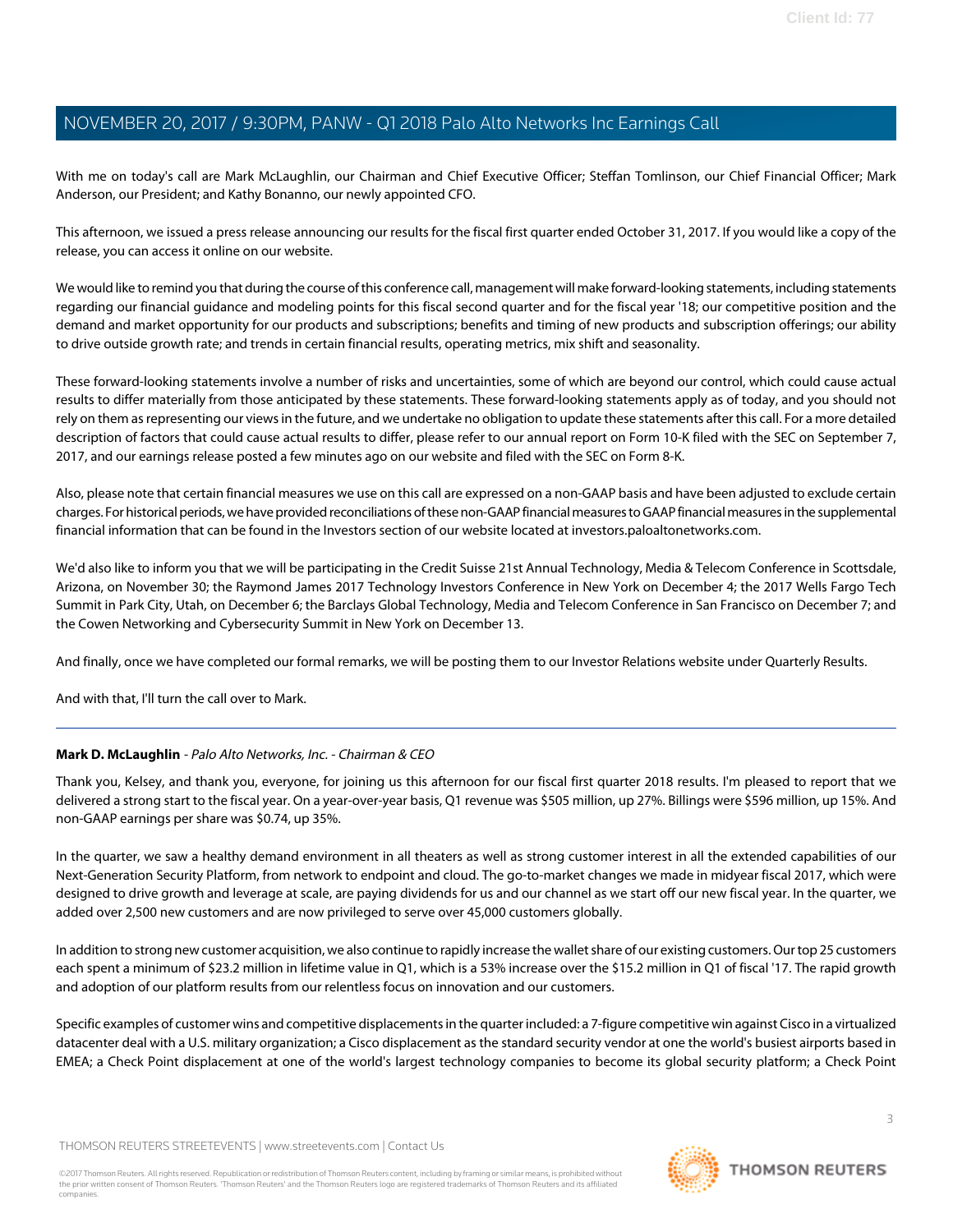displacement in the data center of one of the world's leading payment processors based in the United States; and a Symantec displacement in an endpoint deal for 10,000 workstations at a U.S. federal agency that also included AutoFocus.

There are 3 hallmarks to our platforms that are increasingly well understood by customers and prospects. The first is our ability to provide increased prevention through automation and orchestration. Second is our ability to deliver these security outcomes consistently across on-premise, endpoint, cloud and hybrid environments. And third is our demonstrated ability to continually push the boundaries to simplify consumption models at a time when organizations are struggling to balance security needs with limited operational manpower and budgets.

To accomplish these objectives, we continue to drive disruptive evolutions in the market that are designed to meet today's most challenging security requirements and that build on each other over time to establish significant competitive differentiation.

To that end, we introduced 2 new offerings in September: first, GlobalProtect cloud service, which delivers the Palo Alto Networks next-generation security infrastructure for remote offices and mobile users as a cloud-based service. This offering opens up new use cases for us to help widely distributed organizations improve their security and reduce complexity.

Also in late September, we introduced the Palo Alto Networks Logging Service, our cloud-based offering that stores context-rich logs generated by our security platform. Managed seamlessly with our existing Panorama management product, the Logging Service is the foundation of our Application Framework, which is the next major evolution in security. We expect our Application Framework to provide a new model for the delivery of security applications that can apply advanced analytics to massive datasets and have automated workflow decisions enforced through already deployed capabilities in the network, on the endpoint and in the cloud. We have received great feedback from the hundreds of customers briefed on the Application Framework, which we are on track to deliver in the first half of calendar 2018. Initial reception to GlobalProtect cloud service and the Logging Service has been strong, and we are very pleased to have closed several deals in the first quarter.

In addition to our new services, we further enhanced the capabilities of Traps, our advanced endpoint protection offering, with the introduction of version 4.1. Among the many new features, 4.1 added behavior-based ransomware protection, enhanced kernel exploit prevention and local analysis for Mac OS. And just a few weeks ago, Traps scored a 100% protection rate and earned the "Approved" award in the Business Security Report published by AV-Comparatives, an independent organization that tests and assesses AV software. This is yet another third-party validation of our ability to replace traditional AV products.

And in October, we expanded the capabilities of Aperture, our Cloud Access Security Broker offering. As part of the migration to the cloud, many organizations are adopting a multicloud strategy that includes storing large amounts of data within cloud environments and which requires advanced protections that complement basic native cloud offerings to achieve comprehensive and consistent security.

Aperture now provides application protections for several AWS solutions, including Amazon EC2, AWS Identity and Access Management, and Amazon S3. We also enhanced our support for Office 365 and Google applications to include cloud-based e-mail services and G Suite Marketplace applications. We continue to see very good traction with customers as they look to us to help them work through the requirements of security in a hybrid world.

Also, we were recently honored to be named to Fortune Magazine's list of Top 50 Companies Changing the World and to the Fortune Future 50 list. These acknowledgments further underscore our commitment to innovation and our dedication to improving security outcomes for our customers.

I also want to welcome Kathy Bonanno as our next Chief Financial Officer. Kathy joined our team in 2014 and is currently Senior Vice President of Finance responsible for financial planning, treasury, enterprise risk management and facilities. With more than 3 years at Palo Alto Networks, a decade in cybersecurity and 30 years business experience, she has an intimate knowledge of our company, the industry and broad expertise across financial disciplines as well as a proven track record of building world-class organizations.

Congratulations, Kathy. I look forward to continuing to work with you

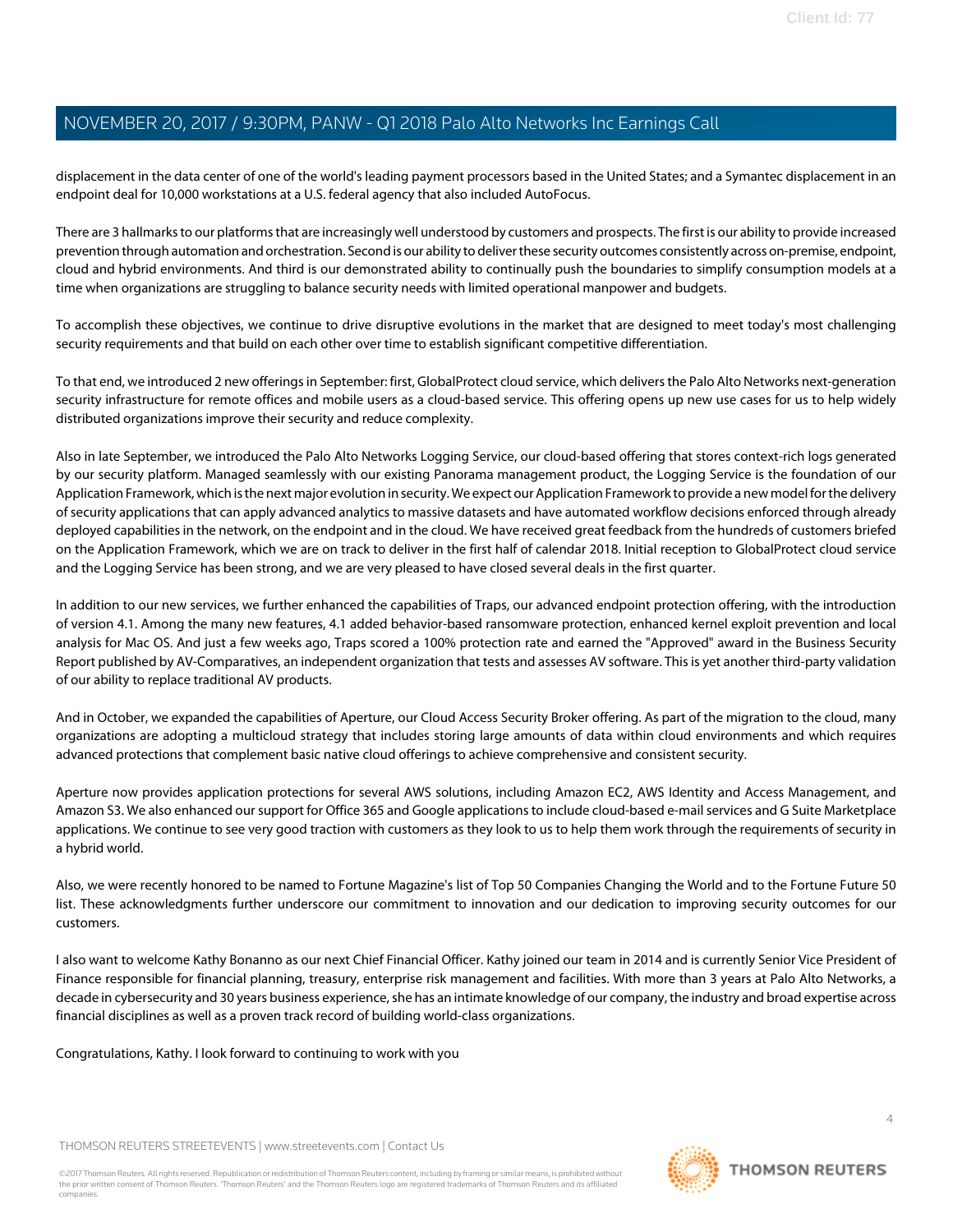### <span id="page-4-0"></span>**Kathleen Ann Bonanno**

Thanks, Mark. I'm excited about this role and my work with the team. I believe we have a truly unique opportunity to continue to disrupt the security market, take share at scale and increase operating leverage. I will be at several of the upcoming investor conferences and look forward to meeting those of you I don't already know.

### **Mark D. McLaughlin** - Palo Alto Networks, Inc. - Chairman & CEO

Congratulations, again, Kathy, and we look forward to taking the reins off from Steffan this coming Wednesday.

<span id="page-4-1"></span>And before I conclude, I want to thank our customers and partners for their support and our team for their dedication to our mission, which is to protect our way of life in the digital age. And with that, I'm going to turn the call over to Steffan.

### **Steffan C. Tomlinson** - Palo Alto Networks, Inc. - Executive VP & CFO

Thanks, Mark. I'd like to add my congratulations to Kathy as well. I've really enjoyed working with you, and I know you'll be successful in your new role.

Now let's turn to the numbers and guidance. I'd like to note that, except for revenue and billings figures, all financial figures are non-GAAP, and growth rates are compared to the prior year periods unless stated otherwise.

In the first quarter, we delivered strong performance against our land-and-expand go-to-market model. In addition, the power of our hybrid-SaaS model was evident in record deferred revenue that continues to be driven by our ongoing mix shift to subscription and support; year-over-year non-GAAP operating margin expansion, which drove 35% growth in non-GAAP EPS; and very healthy free cash flow generation. As we look to the balance of the fiscal year, we're pleased with our improving execution and widening competitive positioning, which is further differentiated by our new offerings.

In Q1, total revenue grew 27% to \$505.5 million. Looking at the geographic growth of Q1 revenue, the Americas grew 25%; EMEA grew 35%; and APAC grew 25%.

Q1 product revenue of \$186.5 million grew 14% compared to the prior year. Sales of the new hardware, which we launched in fiscal Q3 '17, continued to perform well as we land new customers and upsell them into our existing customer base.

Q1 SaaS-based subscription revenue of \$169.3 million increased 40%. Support revenue of \$149.7 million increased 32%. In total, subscription and support revenue of \$319 million increased 36% and accounted for a 63% share of total revenue, which was a 420-basis point increase compared to last year.

Q1 total billings of \$596.5 million increased 15%. Total deferred revenue at the end of Q1 was \$1.9 billion and increased 37%.

Q1 gross margin was 76.8%, a decrease of 260 basis points compared to last year and within our target range of 75% to 78%. The decline was primarily attributable to the ongoing traction we're seeing with the new products introduced in the third quarter of last fiscal year.

Q1 operating expenses were \$292.4 million or 57.8% of revenue, which is a 360-basis point improvement year-over-year, driven primarily by ongoing increasing leverage in sales and marketing. Operating margin was 19%, an increase of 100 basis points. We ended the first quarter with 4,707 employees.

Net income for the first quarter grew 36% to \$69.8 million or \$0.74 per diluted share. On a GAAP basis for the first quarter, net loss increased 12% to \$64 million or \$0.70 per basic and diluted share.

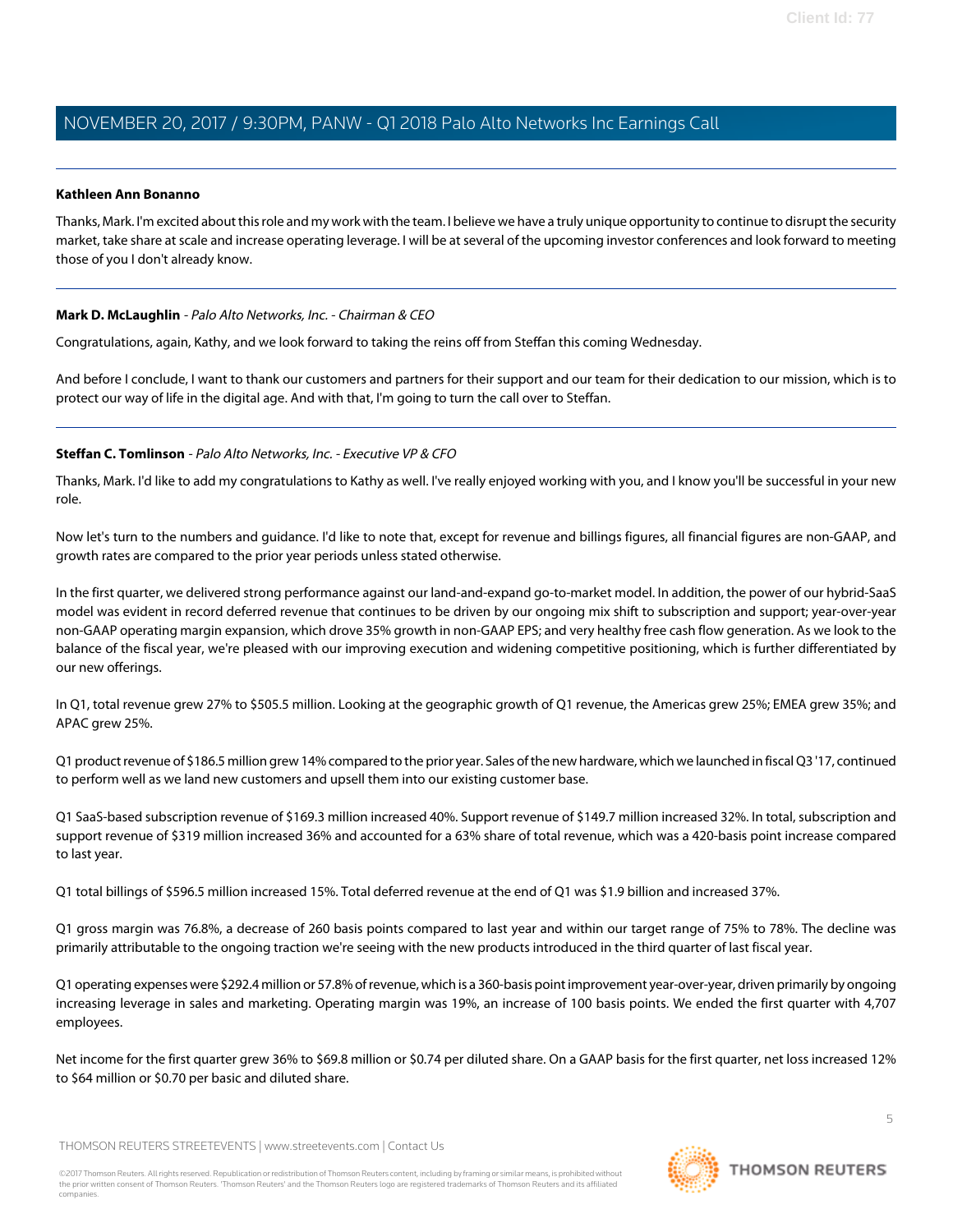Turning to cash flows and balance sheet items. We finished October with cash, cash equivalents and investments of \$2.3 billion. During the first quarter, we repurchased approximately 861,000 shares of common stock at an average price of approximately \$145 per share, leaving a balance of approximately \$455 million available for ongoing repurchases through December 2018.

Turning to cash flow. Q1 cash flow from operations of \$274.1 million increased 35% and included the receipt of a \$38.2 million upfront cash reimbursement related to certain of the company's lease agreements. Capital expenditures in the quarter were \$32.2 million, including \$11.2 million of CapEx related to our new headquarters. Free cash flow was \$241.9 million, up 32% at a margin of 47.9%. On an adjusted basis, excluding the upfront cash reimbursement and investment in our new headquarters, free cash flow was \$214.9 million, up 16% at a margin of 42.5%. DSO was 70 days, at the low end of the target range of 70 to 80 days.

Turning now to guidance and modeling points. This guidance takes into account the type of forward-looking information that Kelsey referred to earlier.

For fiscal Q2 '18, we expect revenue to be in the range of \$518 million to \$528 million, an increase of 23% to 25% year-over-year; product revenue to be in the range of \$185 million to \$188 million, an increase of 10% to 11% year-over-year; billings to be in the range of \$640 million to \$655 million, an increase of 14% to 17% year-over-year; non-GAAP EPS to be in the range of \$0.78 to \$0.80 using 94 million to 96 million shares. And we expect CapEx for Q2 fiscal '18 to be approximately \$30 million.

For the full fiscal year '18, we're raising our guidance and now expect revenue to be in the range of \$2.145 billion to \$2.185 billion, an increase of 22% to 24% year-over-year; product revenue to be in the range of \$755 million to \$770 million, an increase of 6% to 9% year-over-year; billings to be in the range of \$2.65 billion to \$2.71 billion, an increase of 16% to 18% year-over-year; non-GAAP EPS to be in the range of \$3.35 to \$3.41, using 96 million to 98 million shares. And we continue to expect CapEx to be approximately \$100 million.

Before I conclude, I'd like to provide some additional modeling points for the fiscal year. We continue to expect fiscal Q2 and fiscal Q4 to have the strongest sequential total revenue growth.

As reflected in consensus heading into this call, our non-GAAP EPS guide continues to include approximately 150 basis points of organic operating margin expansion, excluding first half fiscal year '18 investments associated with the LightCyber acquisition. And we continue to expect fiscal year free cash flow margin to be in the range of 37% to 39% as the nonrecurring cash reimbursement received in Q1 will be mostly offset by rent payments throughout the balance of this fiscal year.

With that, I'll turn the call back over to Mark.

### **Mark D. McLaughlin** - Palo Alto Networks, Inc. - Chairman & CEO

Thanks, Steffan. Before I head over to questions, I want to take the opportunity to thank you again for all your contributions to Palo Alto Networks. You've been an inspiring leader, you've built a great organization and you've been a wonderful friend and a real pleasure to work with you. Thank you very much for that.

#### **Steffan C. Tomlinson** - Palo Alto Networks, Inc. - Executive VP & CFO

Thanks, Mark. I appreciate your kind words.

#### **Mark D. McLaughlin** - Palo Alto Networks, Inc. - Chairman & CEO

And with that, why don't we head to questions. So operator, would you please poll for questions.

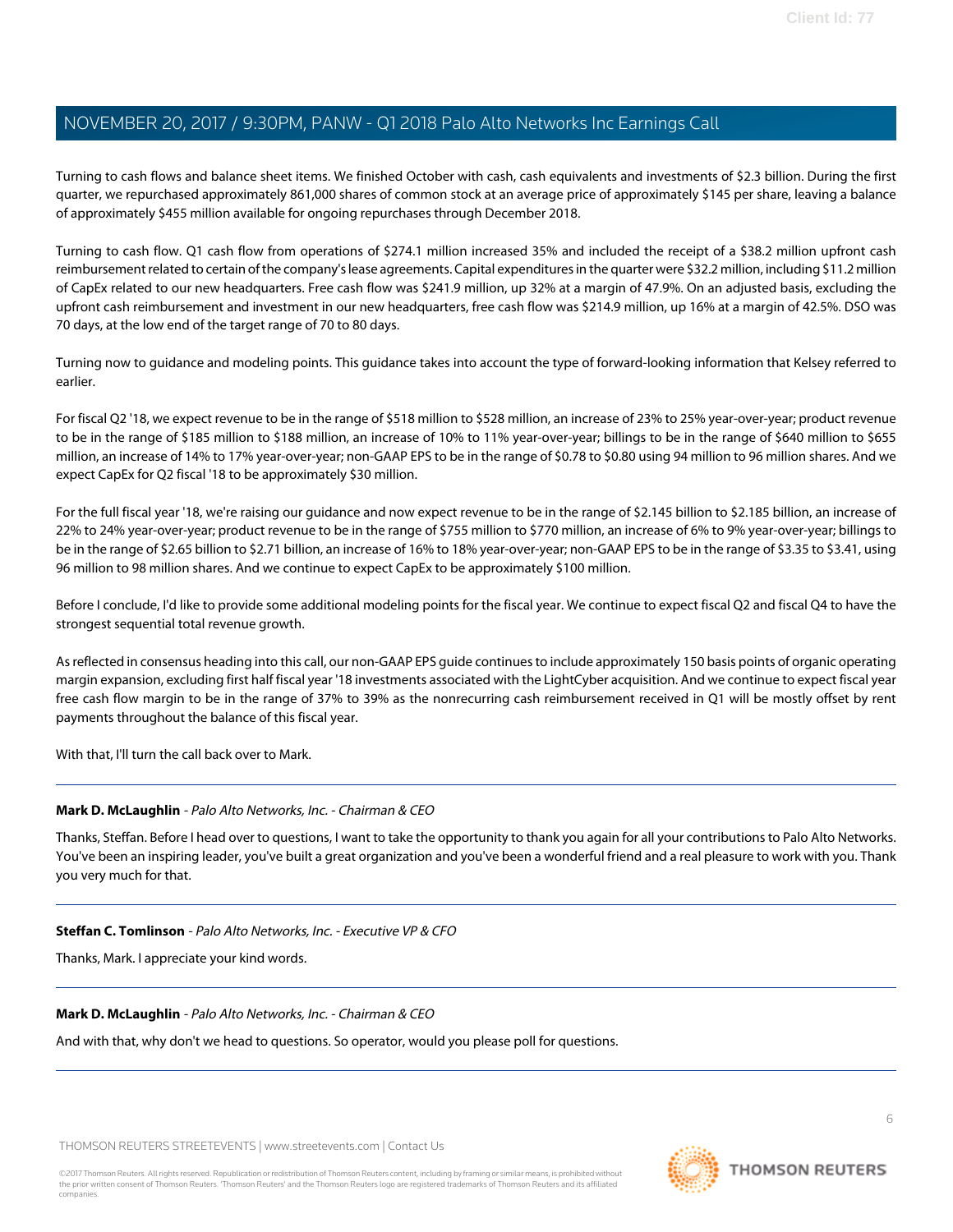# **QUESTIONS AND ANSWERS**

#### **Operator**

(Operator Instructions) And our first question will come from Philip Winslow of Wells Fargo.

#### <span id="page-6-0"></span>**Philip Alan Winslow** - Wells Fargo Securities, LLC, Research Division - Senior Analyst

Obviously, the product number was strong again this quarter and saw an acceleration from the prior 2 quarters. I was wondering if you could double-click on just the sales practices that you all discussed following Q2 and just sort of how you feel in terms of just the go-to-market right now with the changes that you made mid-last year? And then just one quick follow-up to that.

#### **Mark D. McLaughlin** - Palo Alto Networks, Inc. - Chairman & CEO

Sure. So we saw a good, strong environment every theater. So we really like the health of the market out there and then it's with being able to go capitalize on that with some of the changes we made last year, which have really taken effect. And I think we're seeing the dividends from that work. We started mid-last year. We feel good about where we are with that process. We're in the, we call it the base stage before, the relationship-building stage, which seems to be going very well. And we expect that to keep paying dividends for us as we play out the year.

#### **Philip Alan Winslow** - Wells Fargo Securities, LLC, Research Division - Senior Analyst

Got it. And then I was hoping if you all could comment on just the pricing environment as well, just sort of any changes that you've seen there as we exit toward this calendar year versus maybe early in the year or last year?

### **Mark D. McLaughlin** - Palo Alto Networks, Inc. - Chairman & CEO

Yes. Seems like -- good question. Yes, it seems to change. It's a very competitive market. We've seen the competition price aggressively for quite some time, and what we've seen us to be able to do is continue to sell to the value of the platform. I think customers get that more and more. The -- our team is trained to do that, and we like the results of that. We've been able to continue to improve our product discounting continuously, sequentially, for example. We like to see that as well. And it doesn't seem like we have to succumb to all the pricing machinations that are going on with the competition here as the customers really adopt the entire platform.

#### <span id="page-6-1"></span>**Operator**

And our next question will come from Pierre Ferragu of Bernstein.

# **Pierre C. Ferragu** - Sanford C. Bernstein & Co., LLC., Research Division - Senior Analyst

So when I look at your guidance for next year, so you have 6% to 9% in product and 16% to 18% in billings. So if I make the difference, you're growing your subscription billing 20% to 23% year-on-year, which is, first, very impressive and so way above your product growth. So my question would be how does that split between attached and nonattached products? How much of that is still driven by your expansion of your installed base of firewall? And how much is really like subscriptions that are not attached any more? And then my second question would be, if you keep growing like that, subscriptions much faster than products, next year, you're going to have, what, less than 1/3 of sub billings coming from products? And 2, 3 years out, you'd be like an 80% subscription and only 20% product business. Am I right thinking of it that way?

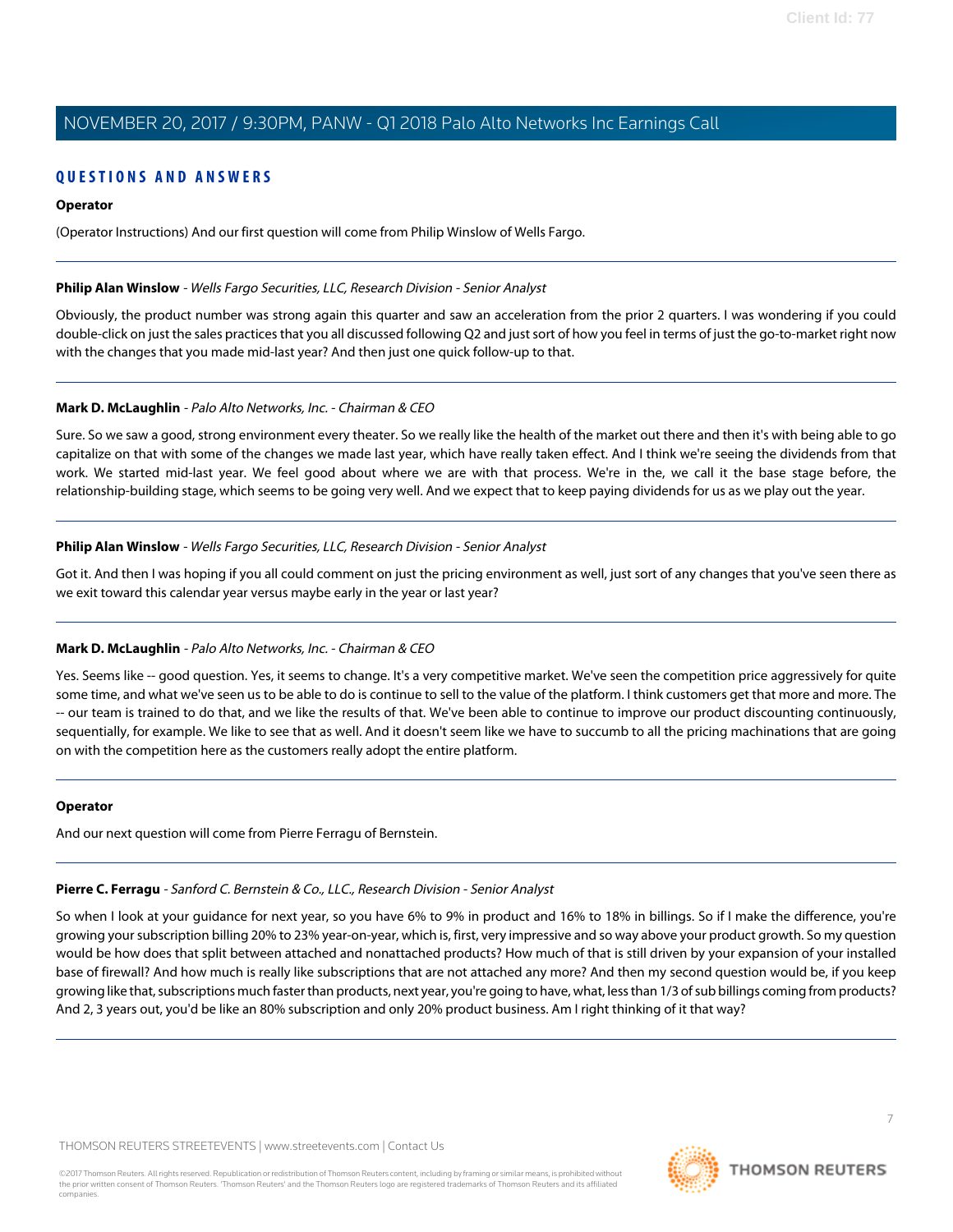### **Mark D. McLaughlin** - Palo Alto Networks, Inc. - Chairman & CEO

Yes. So obviously, we don't guide beyond the year. So let me start with that. But I think just as a general matter, we've seen our business continue to move into the services category over time, particularly in subscription services for a few reasons. One is the platform is very powerful, and the customers understand how the subscription services provide better security and reduce the complexity of their consumption models. And secondly, we continue to introduce new services. We just introduced 2 in September, the GlobalProtect cloud service and Logging Service, and we're happy with the performance already with those. Those will continue to bring new services to market as well. We would see the business move into subscription services direction as well, and then on top of that, the Application Framework, which will come to market next year as well, should also help move things in those directions. That's what we'd imagine would occur over a period of time. It would keep moving in that direction. But we -- for the year, we've guided about a 65% split. If you recall from Analyst Day, it is revenue that as to what would come from the services side of the business.

#### **Operator**

<span id="page-7-0"></span>And our next question will come from Rob Owens, KeyBanc Capital Markets.

### **Robbie David Owens** - KeyBanc Capital Markets Inc., Research Division - Senior Research Analyst

Maybe you could give us a little bit more color on the success you're seeing on the product side of things. And what's coming from preexisting customers that are within your original base versus maybe an increase in competitive wins.

### **Mark D. McLaughlin** - Palo Alto Networks, Inc. - Chairman & CEO

Yes, Rob. Well, we're doing well in both cases. You can see like net new customer acquisitions continue to be very strong. And obviously, we're selling products into a lot of those customers, the vast majority of those, as a matter of fact, so we continue to bring in new customer wins. And also new expansion business has been strong for us for a very long time and is powering the majority of our business just by math, the size of the customer base. So our expansion business continues to do well. Our [fabs] are growing really great in whitespace opportunities and also convincing our customers to continue to grow the lifetime value with us.

### **Robbie David Owens** - KeyBanc Capital Markets Inc., Research Division - Senior Research Analyst

And I guess, along those lines, with the -- much of the upside in the quarter coming from product. The billings was at the high end, but you overachieved on product and overachieved on total revenue. And so if I looked at billings relative to revenue field or, I guess, the inverse of product with the attach of subscriptions, is that product mainly coming in from preexisting customers, so you don't get as much of a subscription uplift? Or that you have less attached or less duration to the attached? Maybe you can help provide some color there.

# **Mark D. McLaughlin** - Palo Alto Networks, Inc. - Chairman & CEO

Yes, sure. Our extension (inaudible) populations right around that quarter. We're very happy with the product delivery, obviously, and total revenue delivery and also on the billing side. In the quarter, we saw a couple of things going on, a couple in ratio. One was as we continue to improve the product discounting, then that would put more into the product revenue buckets if the mix is a little bit higher than we thought we would see in the quarter. And also in some of our service provider business as purchases some of those -- a little more CapEx-heavy than we forecasted as well so that would put some more into the product bucket as well. So just really the mix is a little different than one we expected coming into the quarter.

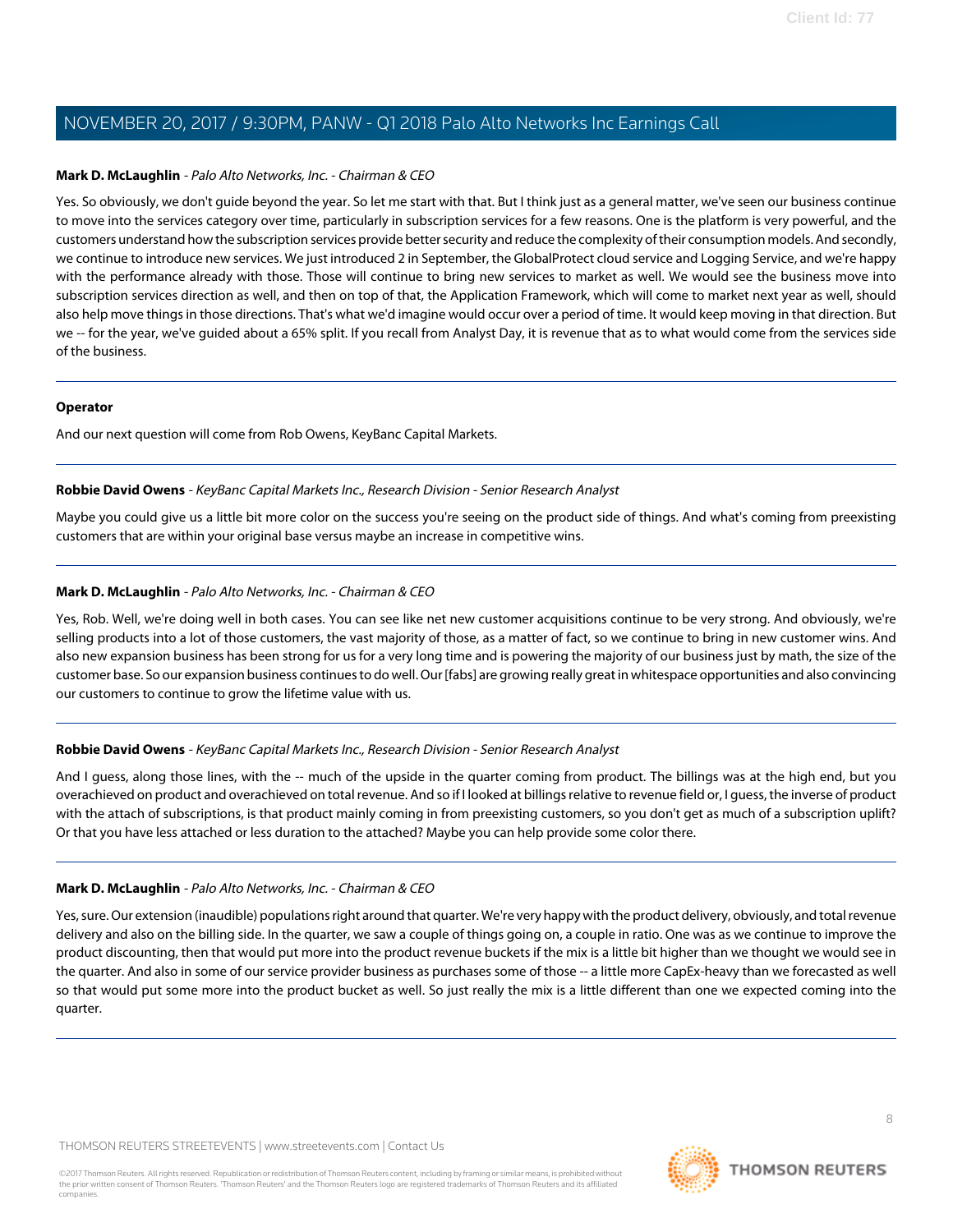#### **Operator**

And our next question will come from Ken Talanian of Evercore ISI.

#### <span id="page-8-1"></span>**Kenneth Richard Talanian** - Evercore ISI, Research Division - Analyst

So another one on product. I was wondering if you could give us a sense for how much the VM-Series and Panorama contributed to the product revenue in the quarter. And how we should think about that for the remainder of the fiscal year.

#### <span id="page-8-0"></span>**Mark F. Anderson** - Palo Alto Networks, Inc. - President

Ken, it's Mark. Very, very little. VM-Series is -- primarily almost all data is heading into the subscription services line. That's how we recognize that. And it's performed very well, by the way, but very little of that goes into product.

#### **Steffan C. Tomlinson** - Palo Alto Networks, Inc. - Executive VP & CFO

And the same is true with Panorama.

### **Mark D. McLaughlin** - Palo Alto Networks, Inc. - Chairman & CEO

Yes, same with Panorama.

### **Kenneth Richard Talanian** - Evercore ISI, Research Division - Analyst

Okay. And I guess you delivered double-digit year-over-year product revenue growth in the quarter, expecting the same next quarter. Is there anything that you see in the back half of the year that makes you a little bit cautious?

### **Mark D. McLaughlin** - Palo Alto Networks, Inc. - Chairman & CEO

No, we like the way the quarter played out. So we overdelivered on product, which is great. Our forecast looks good in the second quarter. And based on that, we've increased the product revenue guide on a full year basis. But it's early in the year, so we want to see it play out a little bit more.

### <span id="page-8-2"></span>**Operator**

And our next question will come from Sterling Auty of JPMorgan.

# **Sterling Auty** - JP Morgan Chase & Co, Research Division - Senior Analyst

First of all, Kathy, congratulations. Steffan, great job to finish off your tenure in such a strong note. But just wanted to take it to the high level. With the guide out of Check Point, out of Fortinet, there was all these concerns about what was happening in the firewall market. Obviously, you put up good results, but, Mark, in your comments, you specifically pointed out good demand in all theaters. That's what I want to point to. Can you give us additional color as to just the general spending environment for network security, and more specifically, firewalls? And there's still this big question on everybody's minds, how much is the move to the cloud going to hamper, help or be a nonevent to the firewall vendors?

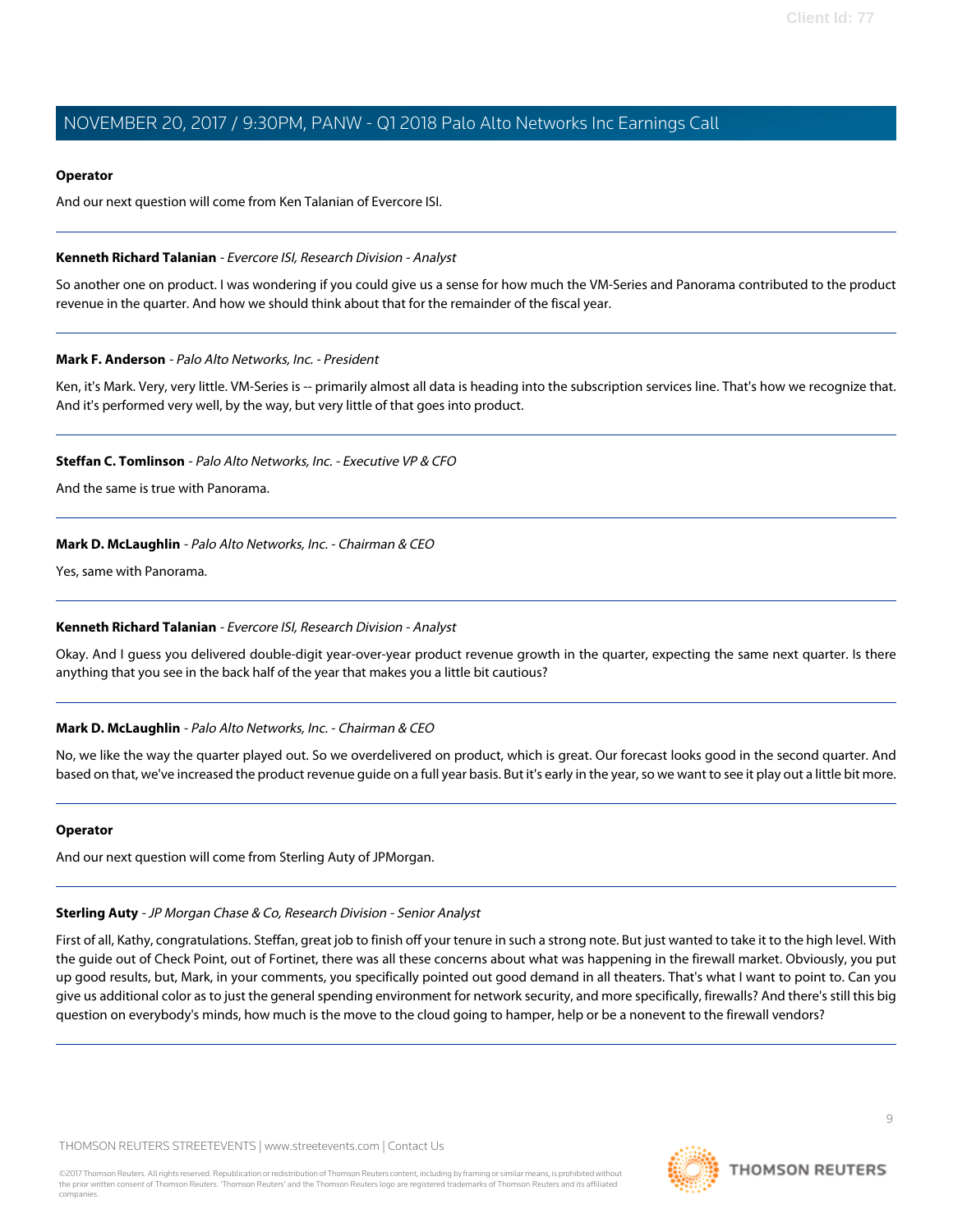### **Mark D. McLaughlin** - Palo Alto Networks, Inc. - Chairman & CEO

Yes. So maybe I'll take that at a few different levels, a high level and I'll ask Mark to talk about that theater for just a second, which is very strong. At the highest level, we exceed healthy demand in the market for security period, right. I think what's happening is folks are definitely moving in the real platform direction, and we feel like we have the best one of those, and it continues to get better and better over time. And if you remember, Sterling, at Analyst Day, we talked about the 3 evolutions, all that built on each other and drive continued competitive advantage. That second one in there, which is -- we defined as consistency of security outcomes across not only the network but endpoints and also cloud environments, whether they're public or hybrid cloud environments, is very important. And customers, we think, agree with that. So we're seeing good adoption in our cloud offerings, VM-Series and Aperture as well. But lots of folks are operating in hybrid environments, so I expect them to continue to do that for some time, so that drives strength in not only the cloud offering, it drives strength in the -- what the data center is -- what's happening in data centers from a hardware perspective, and we see lifts in all those. Maybe Mark, you can talk about the theater.

### **Mark F. Anderson** - Palo Alto Networks, Inc. - President

Yes, you bet, Mark. Sterling, I think, from a geographic coverage standpoint, really happy across the board. We saw 25% in the Americas, by far our biggest theater and 25% in Asia Pac in Japan and 35% in EMEA. So really good strong execution across the board. I think in all theaters, we're getting tremendous at-bats because we've got great geographic coverage in all the subregions and really good partner traction as well. So we're getting a lot more at-bats. We're winning the vast majority of those at-bats because we have a much better solution. I think with regards to cloud, as we said pretty clearly at Analyst Day, we really think that there's major tailwinds coming with cloud. We're hearing constantly from customers that as they move more and more off of prem over the long term, they're going to want consistent delivery of security, and that's what we've been talking about for a long time, and we think we're pretty unique in that.

### **Operator**

<span id="page-9-0"></span>And our next question will come from Matt Hedberg of RBC Capital Markets.

# **Matthew George Hedberg** - RBC Capital Markets, LLC, Research Division - Analyst

Kathy, I'll offer you my congratulations as well. Mark, we continue to hear good things about GlobalProtect cloud services, and like you highlighted in your prepared remarks. Could you talk a little bit more about the competitive landscape there? What are some of the opportunities? And then I have a quick follow-up.

# **Mark D. McLaughlin** - Palo Alto Networks, Inc. - Chairman & CEO

Sure. So I think the way to think about that, Matt, is -- and the way we certainly think about it is we want to make sure that, for our customers, when they want to consume the platform, that those consumption models are as broad and flexible as possible. So we have, for a long time, we've offered those capabilities from an on-prem perspective that people are matching themselves. We've had that with MSSP partners where it can be managed by third party and now with GlobalProtect cloud service, we give them the option of having that totally the cloud experience as well. We continue to evolve all the offerings based on what the customer needs will be into the future. So if I step back from that a second and say, okay, what are we doing, and we're bringing the full-on network security -- or the full-on enterprise security platform in that form factor to the market, which means we're going to be able to provide and we are providing the security outcomes we've been driving for some time across all applications consistently from endpoint to network and cloud as well and in ways that are just not based off like traffic that's leaving but also coming into the network and being able to bridge the local user. So a pretty distinct competitive advantage, I think, there and also our flexibility on our new model that customers' reactions so far have been very positive.

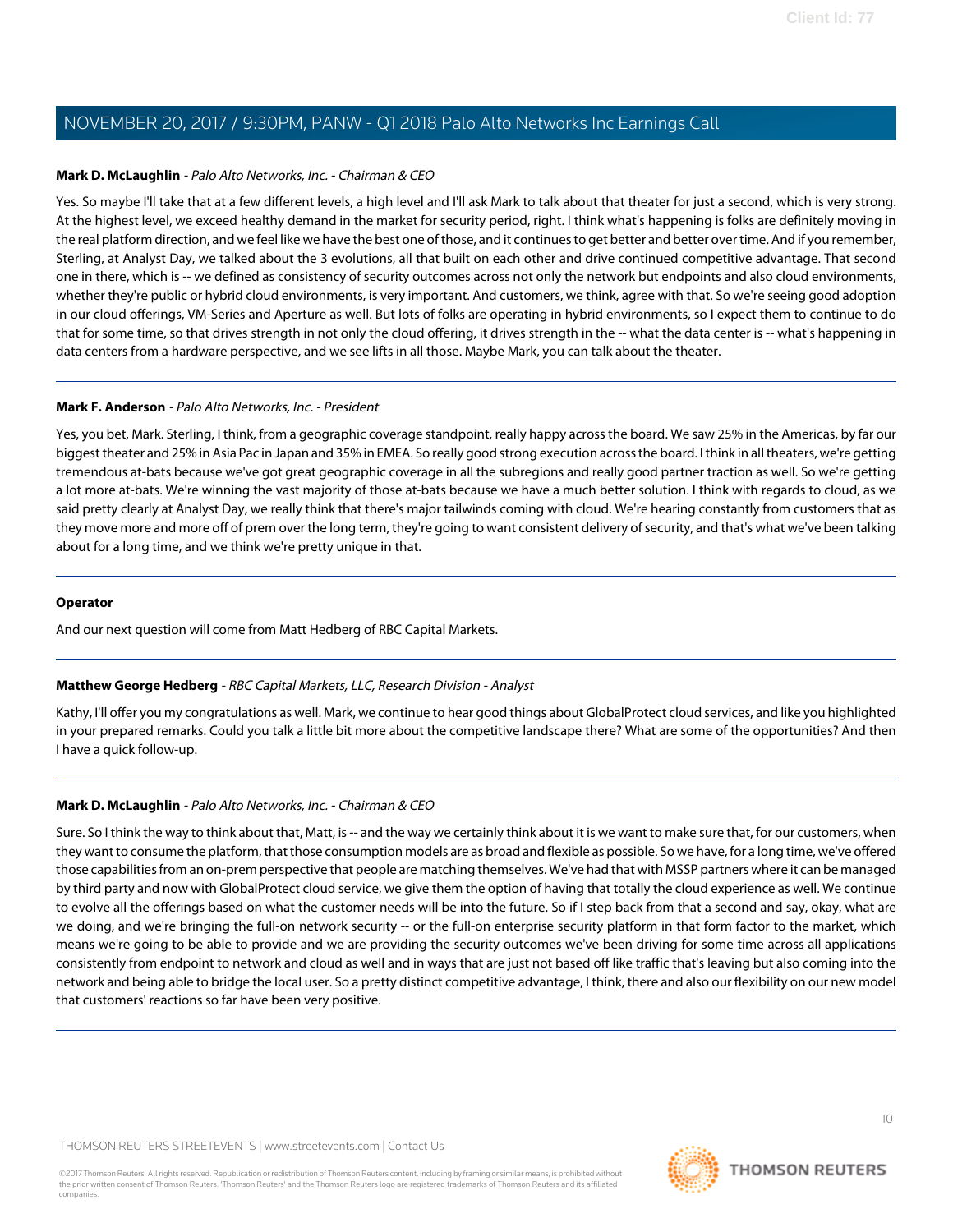### **Matthew George Hedberg** - RBC Capital Markets, LLC, Research Division - Analyst

That's great. And then maybe just a quick one, could you comment on the relative rate of sales capacity adds in Q1 relative to your 15% billings growth? Was it less, more, about the same?

### **Mark D. McLaughlin** - Palo Alto Networks, Inc. - Chairman & CEO

Nothing out of the norm historically. So very consistent with what we've been doing for many years.

### **Operator**

<span id="page-10-1"></span>And our next question will come from Saket Kalia of Barclays.

### **Saket Kalia** - Barclays PLC, Research Division - Senior Analyst

Congrats, Kathy, on the promotion as well. Hey, Mark, maybe just to start with you, just higher level, understanding it's still early days on Application Framework. I'm just curious how Application Framework is maybe changing customer conversations, if at all, at this juncture?

# **Mark D. McLaughlin** - Palo Alto Networks, Inc. - Chairman & CEO

It's been really dramatic, Saket, in a positive way that when we're talking with customers, and we start off, are always with a very high level that say Palo Alto, for the last decade has been fundamentally bringing higher and higher rates of prevention through automation and orchestration. In addition to doing that, we've also been massively simplifying the consumption model along the way so the customers can have better security with a much simpler consumption model that drives better ROI, less manpower, all the things that we believe is important for a long time. And the world completely agrees with that now with the models, the way they are, they're really broken out to be fundamentally different. And then to show them the way for the third evolution with the Application Framework to say imagine a world that looks like this, that where you don't have to give up getting lots of innovation from the security market because security has to be highly innovative but no one company can do that. So here's a way to get even more automation, more orchestration, better prevention rates and do it with a vastly simplified consumption model as well. They really like it. I think what that's doing for us, right, right now is very much showing what the future is going to look like as the thought leader. We have lots of demonstrated capabilities in making those real. We have people writing applications, the Application Framework today. And we've always got to keep in mind that after that conversation, they're going to buy something this afternoon. Right? Might be a firewall. Might be an endpoint solution. It might be a virtual machine in the cloud or something along those lines for a project. And what I think we're hearing them say is we've given this a very significant reason why we want to choose Palo Alto Networks as our operating platform, for lack of a better term, in all places in our architecture for our security capabilities.

### <span id="page-10-0"></span>**Operator**

And our next question will come from Gabriela Borges of Goldman Sachs.

### **Gabriela Borges** - Goldman Sachs Group Inc., Research Division - Equity Analyst

Maybe a follow-up on the demand picture but instead of geographically, by verticals. So maybe if you could comment a little bit on federal carrier a bit, Mark. And I think there was a comment earlier on some of the mix being towards product because of CapEx from service providers. So if you could just talk a little bit more about the demand profile and the mix you're seeing across vertical? That would be very helpful.

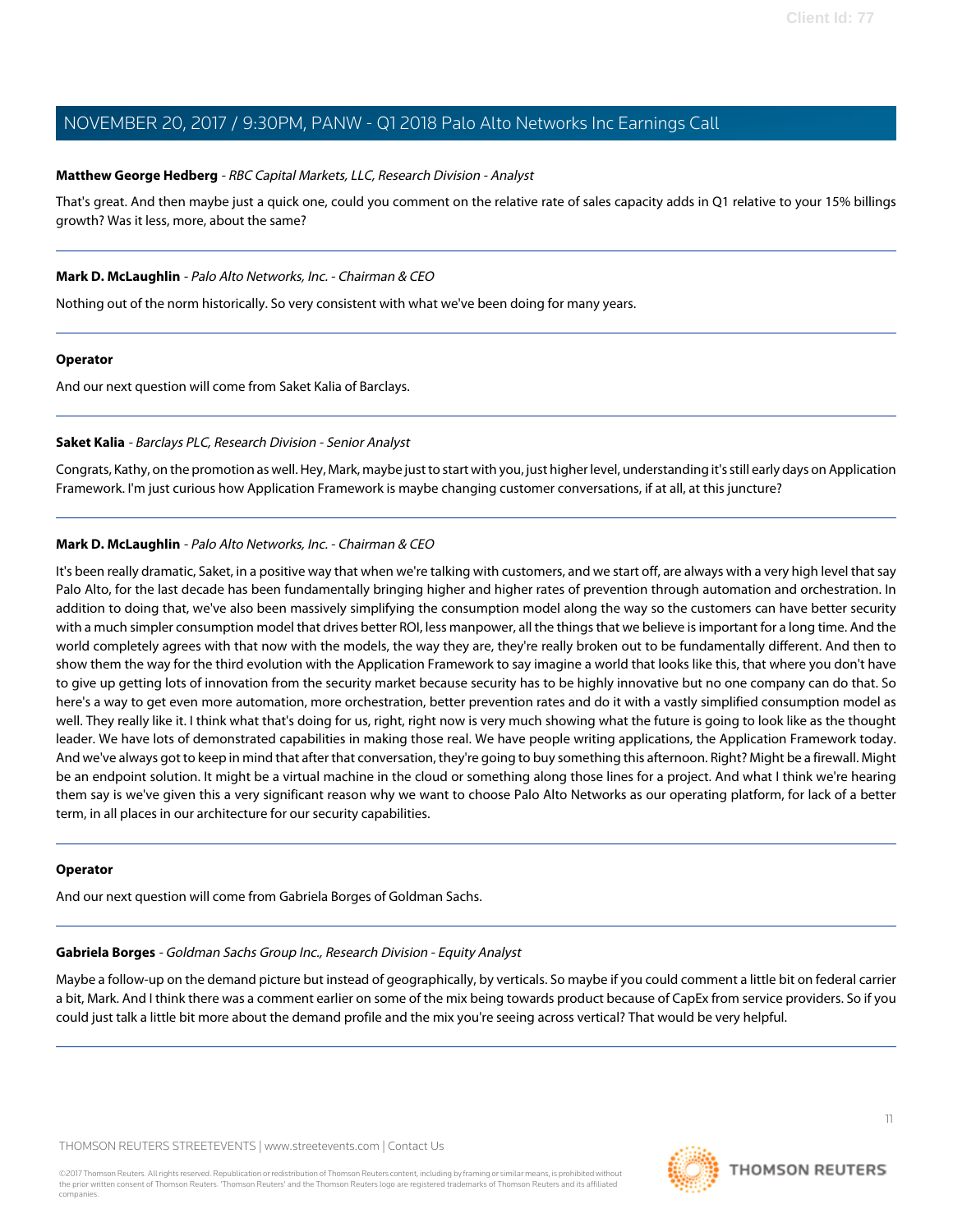### **Mark D. McLaughlin** - Palo Alto Networks, Inc. - Chairman & CEO

So first, let me start with we're very well diversified across our verticals, which is great. We like to see that. I mean, mostly, it demonstrates that we're truly a platform, because you can see that horizontally played out across all verticals. And from a Fed perspective, the Fed year-end, we saw some good nice wins there and continue to see increasing signs of spending getting back to normal, which would be fantastic. There's been a lot of ups and downs inside in the Fed market due to lack of leadership positions being filled. We're in continuing resolution right now. So any return to normalcy is a good thing there. And also, again, the Fed space fits very much within our mission for what we do, which is to protect our way of life in the digital age and the federal government is trying to do. They find that to be very in line with their mission so they like that a lot, which is great. On the service provider side, that's a good market for us. It continues to grow nicely. We continue to put more investment in there from a technology perspective of adding features and functionality for that. My comment earlier on the prepared remarks on service providers was that the product mix of the deal sets in the service providers that having been processed in the quarters, that contributed some to the product mix in the quarter, which, of course, we like to see.

### **Operator**

<span id="page-11-0"></span>And we'll hear next from Michael Turits of Raymond James.

**Michael Turits** - Raymond James & Associates, Inc., Research Division - MD of Equity Research and Infrastructure Software Analyst

Two questions. First one, I think this is a continuation of Rob Owens' question asking about the new risk versus existing. Can you give us some sense of where you are in that refresh cycle coming off of your big builds, where your process is really strong back in the 2012/2013 era and where you might be and if that's on track. And then I have a follow-up question about billings.

# **Mark D. McLaughlin** - Palo Alto Networks, Inc. - Chairman & CEO

Yes, sure. So from a refresh perspective, the refresh opportunity, as we've said before, is large and continues to grow and we add this many customers and their cohorts [over] over time. That's been going well for us. We had a refresh on the quarter. We expect to continue that through the rest of the year. We also mentioned, Michael, as you may remember at Analyst Day that (inaudible) you wouldn't expect that to be the major driver of product growth in the year. We expect that to be really the platform itself or new customer -- or new product introductions increasing productivity from the sales team at [free org] but the refresh is definitely a positive for us, and we're doing very well in that.

### **Operator**

And our next question will come from [Patrick Podau of Overnet Research].

### **Unidentified Analyst**

Any way you can tell us the business or give an indication of the product revenue blends from the new hardware launched in Feb '17?

### **Mark D. McLaughlin** - Palo Alto Networks, Inc. - Chairman & CEO

The product revenue blend. I'm sorry, [Pat,] I'm not exactly sure I understand the question.

### **Unidentified Analyst**

So of the product revenue you sold in the quarter, what project portion, roughly was from the kind of new hardware you launched early this year?

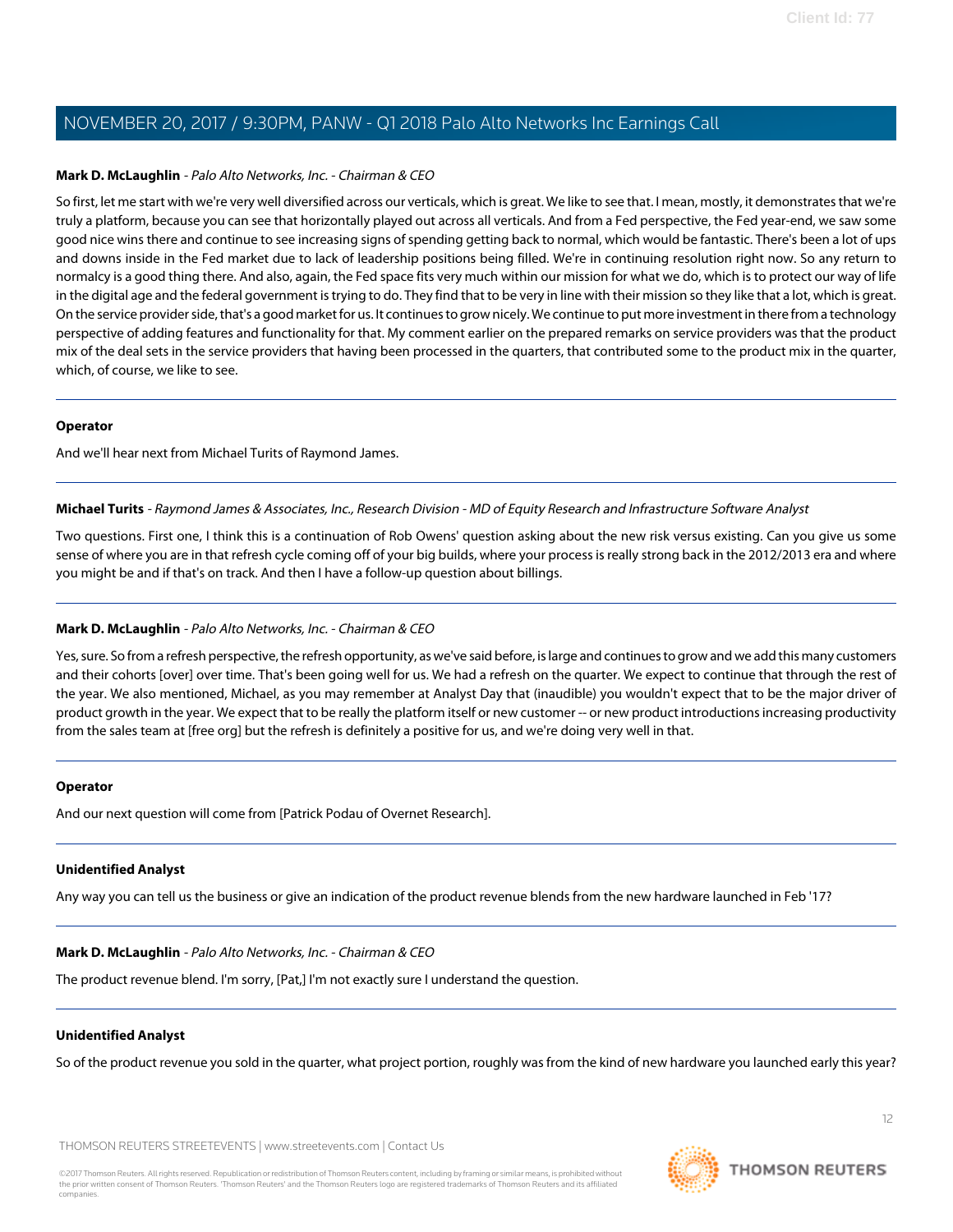### **Steffan C. Tomlinson** - Palo Alto Networks, Inc. - Executive VP & CFO

The new products that we launched had a very healthy contributing factor to the mix of product. We don't give out specific percentages, but the traction has been very strong. It's opened up new opportunities to sell to new customers as well as selling into our installed base from an expansion standpoint, so it was a very strong contributor. We just don't give out the specific percentages.

#### **Operator**

<span id="page-12-0"></span>And our next question will come from Andrew Nowinski of Piper Jaffray.

### **Andrew James Nowinski** - Piper Jaffray Companies, Research Division - Principal and Senior Research Analyst

Congratulations, Kathy. So just need a clarification in [areas.] Your product gross margin was a little bit lower than it has been historically, which I think you said was due to the new products, the new hardware. But when do you expect to start to see the cost efficiencies from the new products, where they're no longer a headwind to your gross margin?

### **Mark D. McLaughlin** - Palo Alto Networks, Inc. - Chairman & CEO

Yes. Well, we said earlier when we had new product launches that we would have some headwinds on product gross margins as we got to economies of scale and also that our providers, people who supply us with components can also take those components into a broad base into the market. When we look at the size of the product launch we just did back in February, it's the biggest one we've done by a long shot, so we don't have actually the perfect analogy in that, but probably the closest one is the 5000 series we did a number of years ago. And that took about a year-or-so before we were able to get those economies of scale. We expect that to be the case here.

### **Steffan C. Tomlinson** - Palo Alto Networks, Inc. - Executive VP & CFO

And just a follow-on point, with that being the dynamic, we're still operating within our framework of 75% to 78% total gross margin. And we've incorporated that dynamic into that guidance range. So we feel good about that structure.

### <span id="page-12-1"></span>**Operator**

And our next question will come from Gur Talpaz of Stifel.

### **Gur Talpaz** - Stifel, Nicolaus & Company, Incorporated, Research Division - Analyst

So quick question on endpoint, do you think we're at the point now where large enterprises are more willing to buy endpoint prevention and networking security from the same vendor? And are you seeing more in the way of standardization projects?

### **Mark D. McLaughlin** - Palo Alto Networks, Inc. - Chairman & CEO

It's Mark. I think that's the case, and we believe, just as a big-picture matter that, that's definitely going to be the case in the future. We lean very heavily into the endpoint market, as you know. We think it's a matter of necessity and that we think about that second evolution and the way we define it is consistency from network endpoints in cloud. That's going to be very important. Some capabilities from a security perspective are better done on network, and some are better done on endpoint, and increasing the data in the cloud, some will be in the cloud. So we have to get all those right and, very importantly, they all have to work together. We're seeing that customers want -- they want that consistency. I think they also

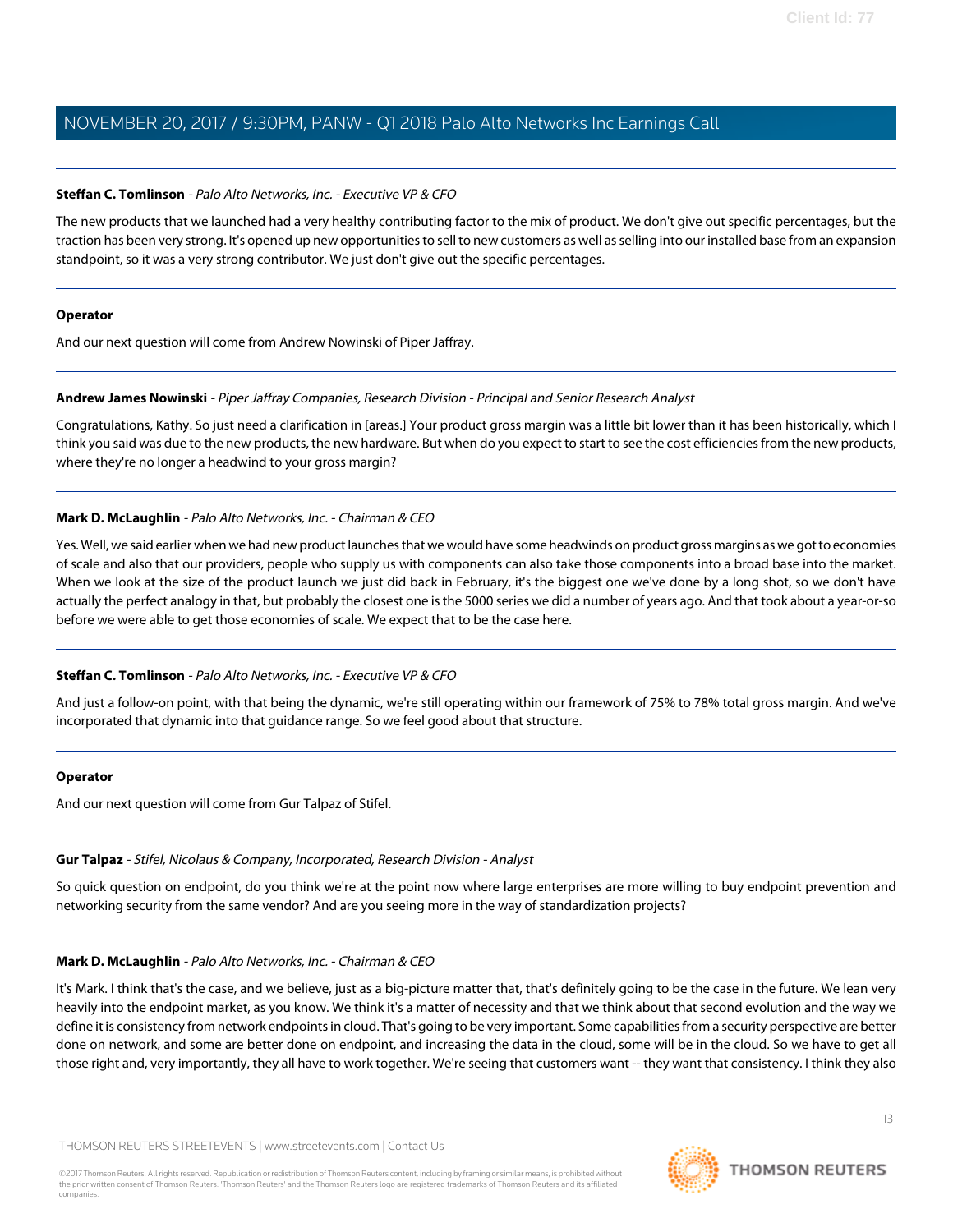want fewer vendors as a big-picture matter as well. So being able to have a platform that has that consistency, that allows them to reduce the number of vendors and sprawl in the organization, that might be devices in the network, it might be agents on an endpoint is a net positive for them.

### **Operator**

<span id="page-13-0"></span>And Gregg Moskowitz of Cowen and Company has our next question.

### **Gregg Steven Moskowitz** - Cowen and Company, LLC, Research Division - MD and Senior Research Analyst

Congrats, Kathy. Best of luck, Steffan. So I'd like to go back to new-customer acquisition because this was an impressive quarter on that basis and especially so for Q1. Would you attribute this to the product refresh earlier in the year? Or would you also say there's a more conservative go-to-market focus around reaching new accounts?

### **Mark D. McLaughlin** - Palo Alto Networks, Inc. - Chairman & CEO

I think we have a number of things that are going on, Gregg. We had that solid performance from all the theaters you heard a little while ago, across all the customer profiles. We've got our continued productivity improvements as well from the work we started last year. Then the new products for sure getting a positive reception in the market. And then also, with increasingly growing the set of offerings with our new services, we have the ability to talk to customers about new opportunities and land new customers with non-attached services as well. So we have a whole bunch of stuff going on from -- as far as [potential] new customers and new products definitely are contributing nice wins out of that.

### <span id="page-13-1"></span>**Operator**

And our next question will come from John DiFucci of Jeffries.

# **John Stephen DiFucci** - Jefferies LLC, Research Division - Equity Analyst

I have a follow-up question per Gur's question. It has to do with Traps because it looks like you're seeing some good traction. And by the way, this question I think is more for Mark Anderson. And that Symantec displacement is really interesting. I assume when your conversations with customers who are first buying your firewall and everything that comes along with that and then they consider Traps. But I guess is that accurate? And have you ever seen -- I assume when they look at Traps, are they comparing Traps on its own merits against Symantec? Mark McLaughlin just talked about having both as they have some advantages, but do they also consider on its own merit against -- its own merits against the competing product? And has it ever been -- or do you think it will ever be the land product? Like hey, I want to buy Traps and then maybe I'll consider the firewall?

# **Mark F. Anderson** - Palo Alto Networks, Inc. - President

John, thanks for the question. No, I think, first of all, about 1/3 of our customers for Traps are -- their first purchase is Traps, not traditional network security. So we think on the merits of the solution with the focus that we have in the field that we're winning because we're delivering better outcomes. And we're going after traditional antivirus budget because customers have associated very little value with money that they're spending on traditional antivirus. I think down the road, we -- it's a really strategic space for us. And as Mark mentioned earlier, we're going to continue to see success here.

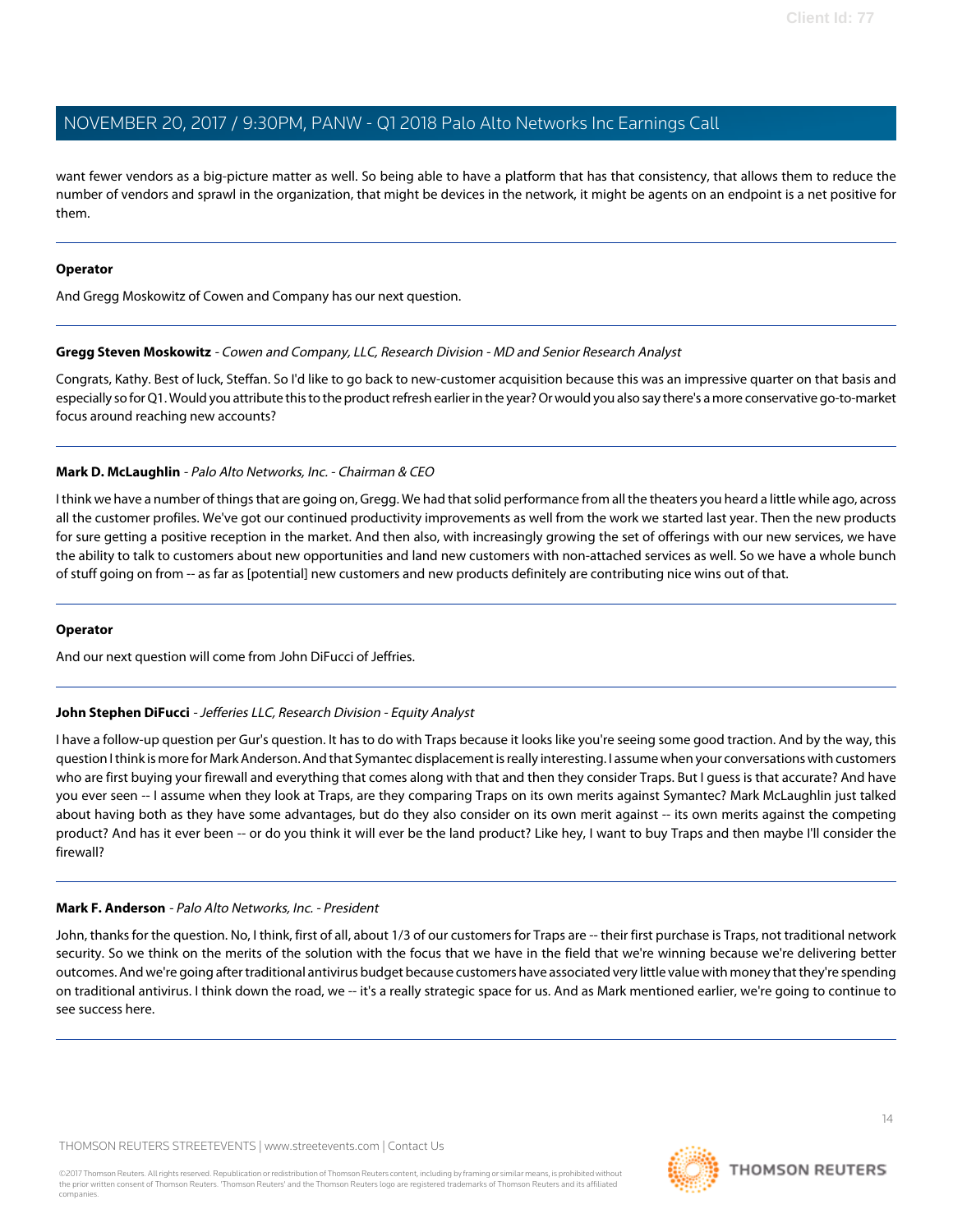### **Mark D. McLaughlin** - Palo Alto Networks, Inc. - Chairman & CEO

And I think one of the things, John, as well as -- and this is important for our teams as we're out there making these sales is the ability to be able to tell a customer, to say this second evolution where we defined it earlier is really important to have consistency of the security outcomes, regardless whether data is (inaudible) but we've got an endpoint. So we definitely want that consistency, and also be able to say, on a head-to-head basis, we're the best there, right? So you should choose us on a competitive bake-off, which we know you're going to do, and we feel very good about that. And as you think about that bake-off, in addition to winning head-to-head, you also get the consistency aspect that allows you to grow into the future into even more interesting things like the Application Framework over time. So more reasons why you want to deploy Palo Alto Networks everywhere that's important as a data collection point, and an important point in your architecture, sometimes network, sometimes endpoint, sometimes in the cloud.

### **Mark F. Anderson** - Palo Alto Networks, Inc. - President

Yes, it's really the trust and faith that we've earned from customers over the last decade where, if they know that we're going to provide a high-quality product, then we're going to support it in a way -- in a more focused way than anybody out there can from a product support standpoint.

### **Operator**

<span id="page-14-0"></span>And our next question will come from Fatima Boolani of UBS.

### **Fatima Aslam Boolani** - UBS Investment Bank, Research Division - Associate Director and Equity Research Associate Technology-Software

Mark, a question for you around your dedicated efforts around building a public cloud practice and bringing your partners in there. Just at a high level, I'd love to hear what sort of conversation you are having with the customers around their public cloud challenges and how you are positioned to sort of help them cross the chasm? And a quick follow-up for Steffan, if I may.

# **Mark D. McLaughlin** - Palo Alto Networks, Inc. - Chairman & CEO

Yes you bet, Fatima, so I think we've got a little bit of broad spectrum of customers. Some are leaning pretty aggressively into public cloud. They're putting preproduction DevOps, new applications into the cloud. Some are dipping their toes. I think what we represent for them is an opportunity to provide a real consistent look and feel for the security that we can impose there. This is -- takes place over the next 5 to 10 years. We're going to continue to see more and more migration as people become more and more comfortable for that. And I think that comfort is going to come from the kind of security that we can help deliver to them. So I think we're in a very good space there.

### **Fatima Aslam Boolani** - UBS Investment Bank, Research Division - Associate Director and Equity Research Associate Technology-Software

That's helpful. And Steffan, if I look back to your billings performance a couple of years ago where you maybe signed some longer-term contracts, as those come up for renewal in '18 and even '19, what sort of trends are you seeing in the earlier crop of these longer-term deals? Are they renewing at the same duration? That would be really helpful.

# **Steffan C. Tomlinson** - Palo Alto Networks, Inc. - Executive VP & CFO

Well, if you look back over the last several years, we've seen a modest gradual increase in duration, and it seems to have leveled out at approximately 3 years. And so for the companies who are -- who did a 3-year deal 3 years ago, there is really a mix of renewals business right now. We're seeing some re-up for a multiyear term. We're seeing others renew annually. So there's really a mix there. But what we said at our Analyst Day and what we still believe to be true is that for the rest of the fiscal year, we don't really see any changes in overall duration. And that should be roughly about 3 years.

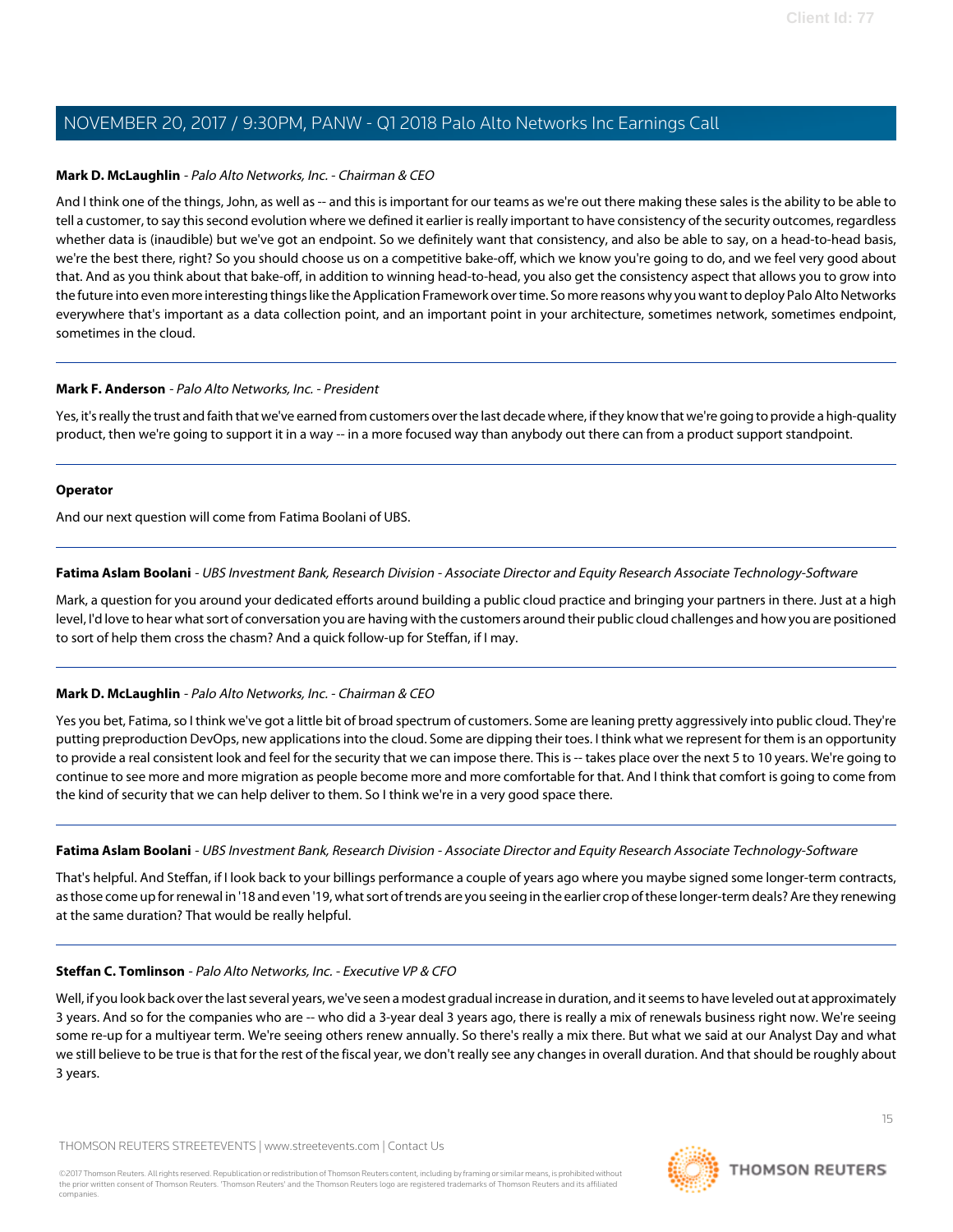### **Operator**

And our next question will come from Walter Pritchard with Citi.

### <span id="page-15-1"></span>**Walter H Pritchard** - Citigroup Inc, Research Division - MD and U.S. Software Analyst

I'm wondering just if I look at revenue per customer, you highlighted your large -- I think it's \$23 million to be a top 25 customer. Can you talk about what's happening at the other end of your business? Are you -- with some of the lower-end products being released in the last 6 months, are you dipping down into smaller customers at all? And what is your strategy around -- I know you're not a small-office [SMB] player, but -- just kind of - when you look to potentially turn into that segment of the market, which has probably some revenue opportunity for you?

# **Mark D. McLaughlin** - Palo Alto Networks, Inc. - Chairman & CEO

Walter, it's Mark. Our focus has been and continues to be in enterprise security market mostly because we find focus matters as delivering the best solutions and being able to support them in a high-quality manner. That hasn't changed for us, and we look at the customer acquisition and so the mix of customers and who are they, very consistent with what they have been for some time. So we haven't seen a change there as -- either. I think what we are seeing from some use cases in some of the larger customers is the ability to address interesting and new use cases around, like in retail environments and plus some of the services we just launched to be able to do some more campus work, mobile user work, things along those lines, and we would expect that to continue (inaudible)

# **Walter H Pritchard** - Citigroup Inc, Research Division - MD and U.S. Software Analyst

And then question for Mark Anderson, just around the European theater. That looked especially strong. Was there anything specific, I mean, sometimes good execution is the answer, but I'm curious if there's anything specific you're seeing in certain countries or certain vertical markets that might explain the strong performance in Europe.

# **Mark F. Anderson** - Palo Alto Networks, Inc. - President

Yes, that was really good performance across the board in every subregion within EMEA, Walter. I think just what we're seeing across the board in Europe is they're typically 1 to 2 years behind the Americas in terms of their IT culture, if you will. And we're seeing just general awareness of the need for migration away from legacy disconnected products to more of an architecture approach. I think it's coming at a time when bad things are happening around the world, focused on legislation with GDPR, and frankly, the coverage that we have now in every major country in Europe that's getting us in front of customers and showing them how we can be -- we can be a much better provider for them.

### <span id="page-15-0"></span>**Operator**

And our next question will come from Keith Weiss of Morgan Stanley.

### **Keith Weiss** - Morgan Stanley, Research Division - Equity Analyst

I was wondering, just on sort of go-to-market strategy. It seems like the differentiation in kind of the sales, sort of what your -- what the base of kind of selling to the customer base is changing in a big way. This isn't an appliance selling. It's not a box selling where you guys are selling a platform. Does this change sort of the partner strategy at all or change sort of the kinds of partners you're going to market with in terms of who can actually get across that value proposition?

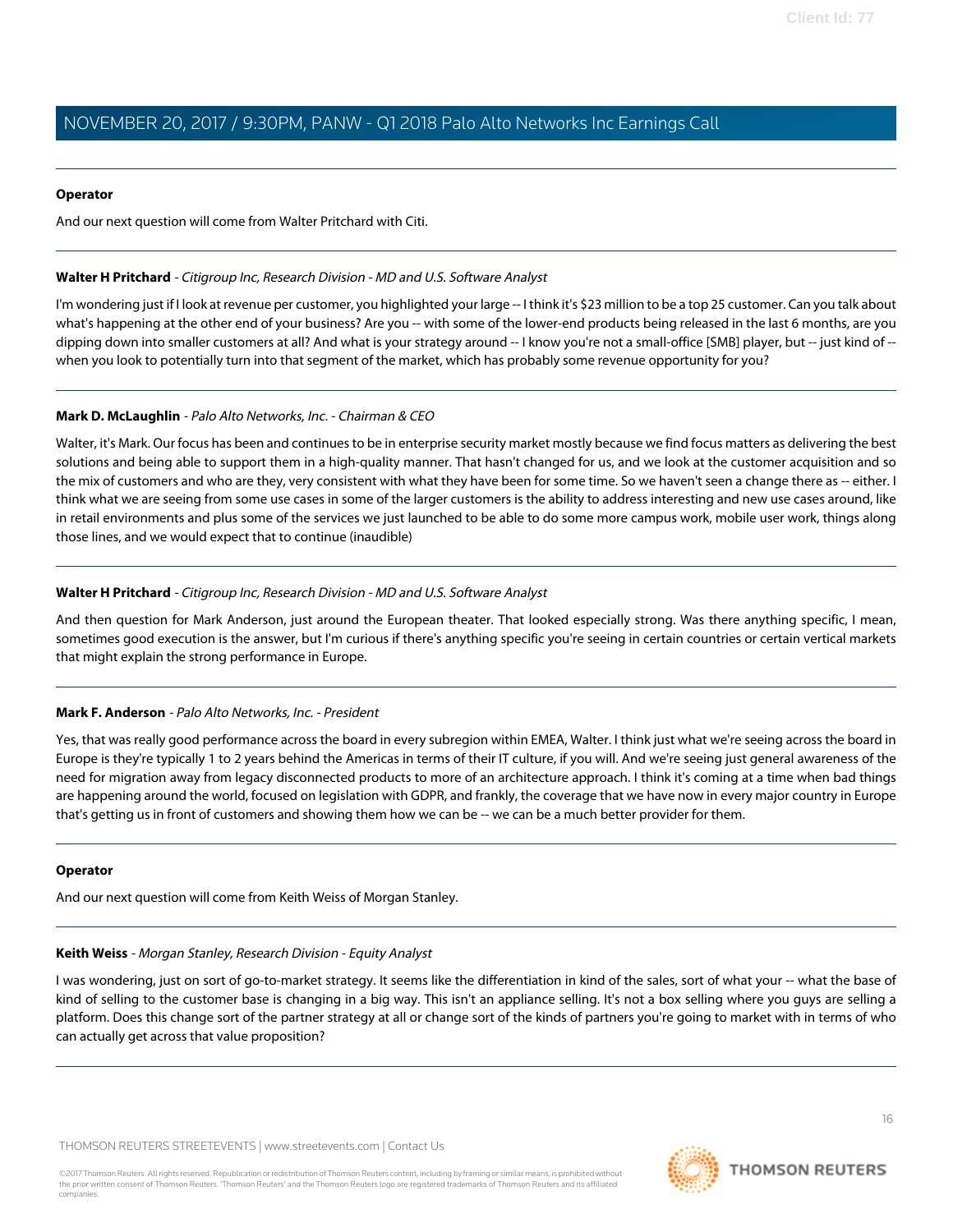### **Mark F. Anderson** - Palo Alto Networks, Inc. - President

That's a good question, Keith. Certainly, we're always on the lookout for surgically, frankly, for new partners, not looking to cast a wide blanket but really looking to improve the coverage we have around the world. So it just's naturally, as we've grown, the kind of partners that we couldn't address, the large global ones, the large systems integrators 7 or 8 years ago, now we're at the scale where it's hard for them to avoid us, frankly. So we've actually worked really hard on that over the last 5 years. And as I think we've discussed in each of the Analyst Days, we're getting more and more attention there. But I'd say, nothing really dramatically different than the last Analyst Day other than we're just very much focused on looking for large global distribution partners, large global systems integrators, service provider partners and national brands. What we do want is we want a message that's consistent with what our field team is talking to customers about, that's this platform or architecture delivery versus disconnected point products.

### **Keith Weiss** - Morgan Stanley, Research Division - Equity Analyst

Got it. And just one follow-up on the federal vertical in particular. Any color you can give us on sort of strength of Federal in Q1? And given sort of current machinations with budgeting and whatnot, expectations for potential to continue that strength into -- further into the fiscal year?

### **Mark D. McLaughlin** - Palo Alto Networks, Inc. - Chairman & CEO

Keith, Mark again. In the Fed space, like I said, we saw good wins here in the quarter. I would say big picture in Fed, it's been a mixed bag for a number of quarters as there's been some consternation of -- in the Federal space on seeing some leadership positions that still go unfilled. And there's also just the budget. We're still working at a continuing resolution right now that -- don't think it's fixed until December time frame, but the progression of seeing more normal spending and people understanding what their budgets will look like for the following year is very important. So hopefully, getting through the continued resolution will be a positive marker on the table and get people back to more normal spending patterns there.

### **Mark F. Anderson** - Palo Alto Networks, Inc. - President

And just to color that, it's a really important space for us to be in. We've invested in the team over the last 3 years, and we got great coverage across the Intel civilian and DoD segments. And I think we feel really good about the team.

### <span id="page-16-0"></span>**Operator**

And our next question will come from Karl Keirstead of Deutsche Bank.

# **Karl Emil Keirstead** - Deutsche Bank AG, Research Division - Director and Senior Equity Research Analyst

For either Mark, I wouldn't mind going back to the relative performance. It feels like in this quarter, and the one you're guiding to, the gap between yourselves and Check Point and Fortinet seems to be widening. And I just want to ask if you can help us understand exactly where that wedge seems to be opening up. Is it as simple as you've got a product cycle benefit that perhaps they don't now? Maybe you could help us there? And then maybe as a follow-up to Steffan. Steffan, to build on a prior question, you raised the revenue guidance, but the billings guidance is, at least at the high end, essentially the same. Is that simply because most of the DR comes from maintenance and subscription, and those line items were a little bit more in line versus the outperformance on product?

### **Mark D. McLaughlin** - Palo Alto Networks, Inc. - Chairman & CEO

So I'll take the first part. What I think we're seeing in the market and have been for a while is the importance of the platform, which I mentioned before, where things work together in a highly automated orchestrated fashion, and there's really positive benefits in prevention outcomes plus

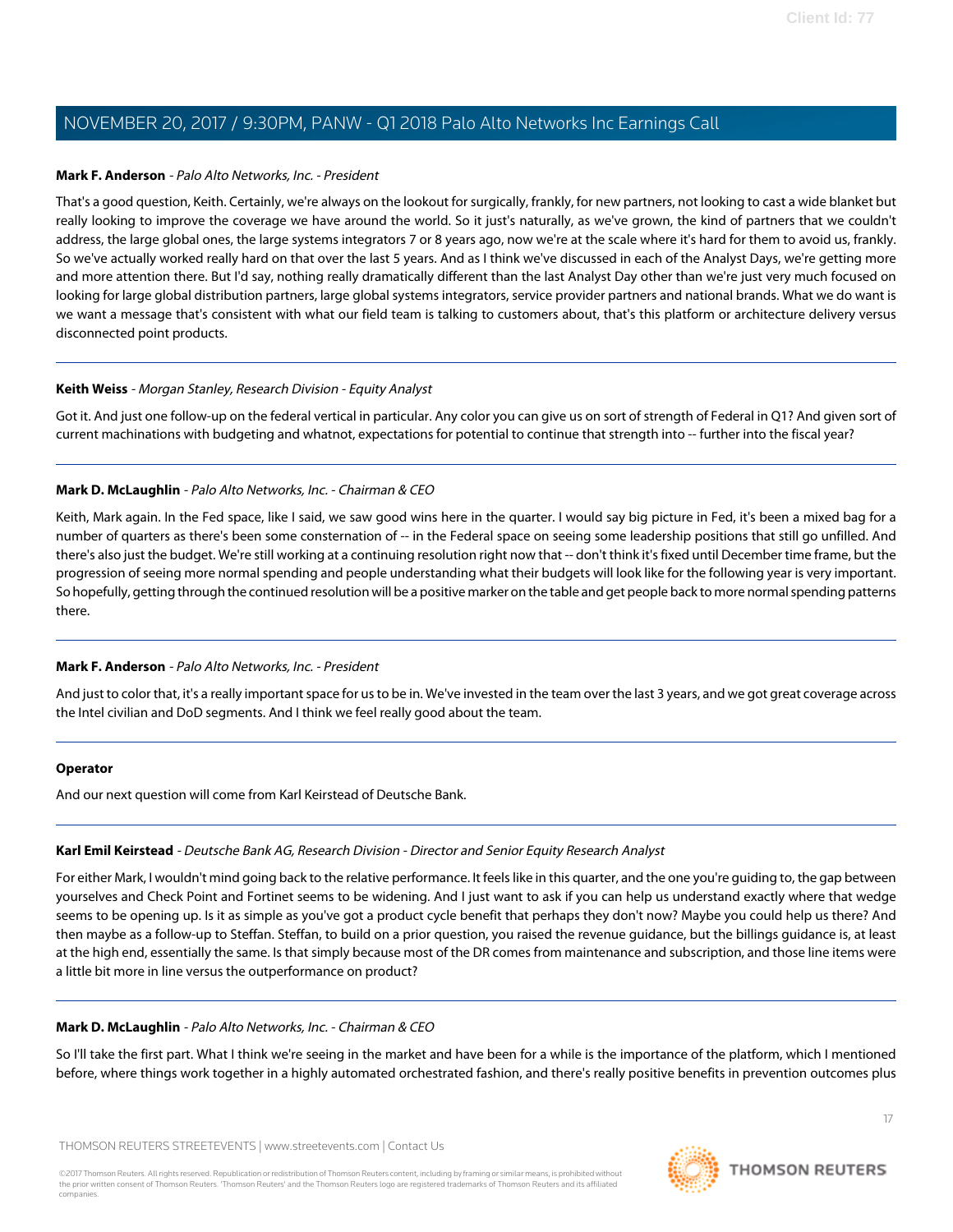the simplicity of the consumption models that result. I think that's -- really continues to distinguish itself in the market because anybody can make those statements, but at the end of the day, what really matters is the architecture on how it's actually built. And I think that what we've proven over time is we got a lot of credibility there because we're a company that primarily is working on developing and building those things ourselves. We can make those statements at scale to customers and say, no, we really think this actually works together, right, and we have a lot of references you can talk to. Where other companies might be cobbling things together and trying to do things that really don't work out at the end of the day when we try to get to that automotive platforms. So I think that's one level. The second thing on the architecture is the elegance of the architecture matters as well, where, from a simplicity perspective, having it work in that automated, orchestrated way, or you're kind of being mostly in charge of that platform, you've built a lot of it yourself. It matters from a stability perspective, too. So we, increasingly as other vendors add more, like acquisitions into the mix because that stuff doesn't really work well together, and not only does it not drive the security outcomes, but it drives increasing instability in networks as well. That we hear a lot of folks come to powerful networks saying, one of the primary reasons is not just technicals, also stability in my current provider can't run at these big scales any longer. They just keep adding more stuff and they're starting to break things as well. So I think a whole bunch of stuff in the mix of that, but it all comes back to the architecture of the platform is the primary differentiator, and as we drive these 3 evolutions and they build on each other, we think that increases the moat, and over time, will continue to allow this to distinguish ourselves.

### **Mark F. Anderson** - Palo Alto Networks, Inc. - President

And Karl, on the second part of your question, as you mentioned, we did raise billings for the full year by \$10 million. The mechanics are such that we look at our deferred revenue balance and what we're adding to it every quarter, very robust and healthy growth in both attached and unattached subscriptions and also maintenance that they're coming in line as expected. And I think to the point that you raised, we're having more in-period revenue than we had originally planned for because product was so strong, and so we also raised product for the full year. And the last point I'll leave you with is if you think about current billings, current billings was strong, and that reflects product revenue in the period versus the change in short-term deferred.

### <span id="page-17-0"></span>**Operator**

And our next question will come from Shaul Eyal of Oppenheimer.

### **Shaul Eyal** - Oppenheimer & Co. Inc., Research Division - MD and Senior Analyst

Congrats Kathy on the recent promotion. Actually, Steffan, before we let you go, just a quick housekeeping: number of customers relating to Traps and WildFire. I think historically, you have been providing that. Any view, any update along these lines?

### **Steffan C. Tomlinson** - Palo Alto Networks, Inc. - Executive VP & CFO

Yes, on that front, we release those on a semiannual basis, and we saw a very healthy growth in customer accounts for both of those product lines.

### **Shaul Eyal** - Oppenheimer & Co. Inc., Research Division - MD and Senior Analyst

Fair enough. Mark, you mentioned in your prepared remarks an expansion of your cloud product. I think you also mentioned including an updated e-mail version targeting Office 365 landscape among other things. Just want to make sure, does that product fall under your successful partnership with Proofpoint?

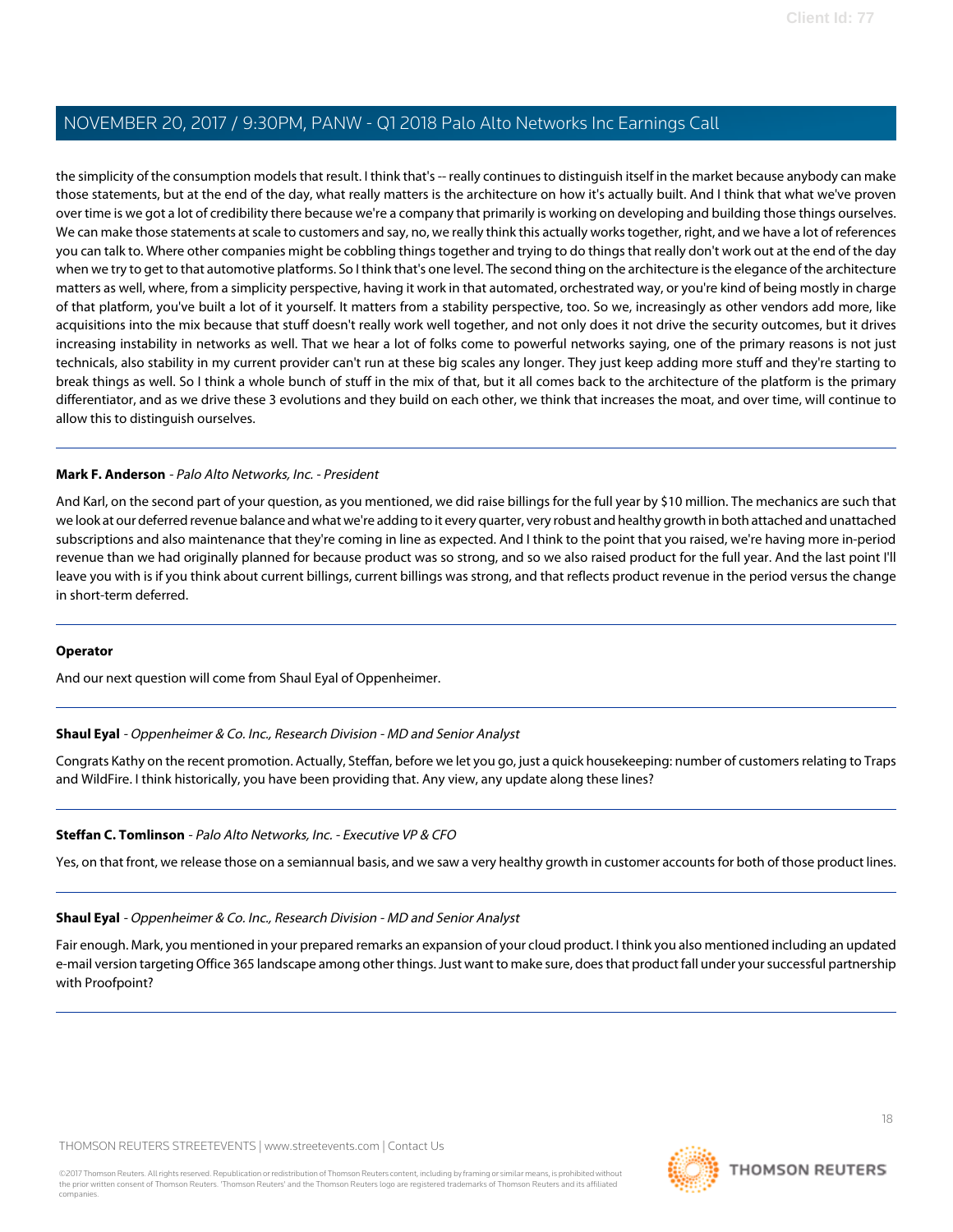### **Mark D. McLaughlin** - Palo Alto Networks, Inc. - Chairman & CEO

Yes, what I mentioned, Shaul, is -- for our Aperture offering, which is our cloud access security broker offering, we continue to expand the application's API that it's worked with, and we've expanded it into cloud-based e-mail offerings like Gmail, for example, right. So that's what we've done. And - so, just think of them as we keep adding more application coverage through Aperture.

### **Mark F. Anderson** - Palo Alto Networks, Inc. - President

But there is integration with Proofpoint that when we can make this discovery with Palo Alto Networks, the integration we do with Proofpoint can allow Proofpoint to actually do something about it. So it is really an add for Proofpoint.

### **Operator**

<span id="page-18-0"></span>And our final question today will come from Jonathan Ho of William Blair.

### **Jonathan Frank Ho** - William Blair & Company L.L.C., Research Division - Technology Analyst

Just to make it quick, I'll lead with one question. In your early data wake and application or framework deals, can you maybe give us a little bit of color in terms of what those deals look like and the potential for upsell and expansion over time?

# **Mark D. McLaughlin** - Palo Alto Networks, Inc. - Chairman & CEO

Sure, I'll take that. Mark was very involved in some of these. He can give some more color, but big picture on the third evolution, Jonathan, of bringing the Application Framework to market, maybe somewhat an obvious statement, but we definitely are reinforcing it with customers is that if you're going to have capability sets that are really based on analytics and increasingly (inaudible) in security will be driven on analytic capability, machine learning capability, the dataset against which it runs is very important, not only in terms of its size but also in the diversity of the kind of data in there, right. Like, for example, you don't need machine learning to tell you information's bad if the only dataset you put in there was bad stuff, right. So you want to have very big datasets, and you want the diversity of the datasets to have good, bad, unknowns in there and grow a lot over time. So the Logging Service is a capability set that we give to our customers and say, for a very cost-effective point of view, you can log all the information coming off Palo Alto Networks' capabilities because you want those really large datasets for all the analytic capabilities like LightCyber, for example, and things we'll bring to the Application Framework to chew on this, and the bigger they are, the better they are. And it doesn't have to be cost-prohibitive to log that information. So Mark, who's deeply involved in a couple of the sales this quarter, maybe you want to add...

# **Mark F. Anderson** - Palo Alto Networks, Inc. - President

I think you pretty much nailed it, Mark. I think for being able to leverage machine learning, our micro adversaries are leveraging against our customers every day in an increasing scale and velocity. You need to be able to log not just bad and suspected bad but also good to really let the machines crunch, as Mark said. So I think what makes us attractive beyond price is the fact that we're able to take the data from Logging Service and add that to the trillions of artifacts we have in our threat intelligence data centers around the world to really drive the kind of automation that you need to, to be able to reduce the tax service.

### **Mark D. McLaughlin** - Palo Alto Networks, Inc. - Chairman & CEO

I think that's the last questions. Okay. Well, thanks. Before I close, I want to thank everybody again for joining us today, and I wish you and your families a very safe and happy Thanksgiving. We look forward to seeing many of you in the coming week at some of our investor conferences. Really appreciate your time. See you next time.